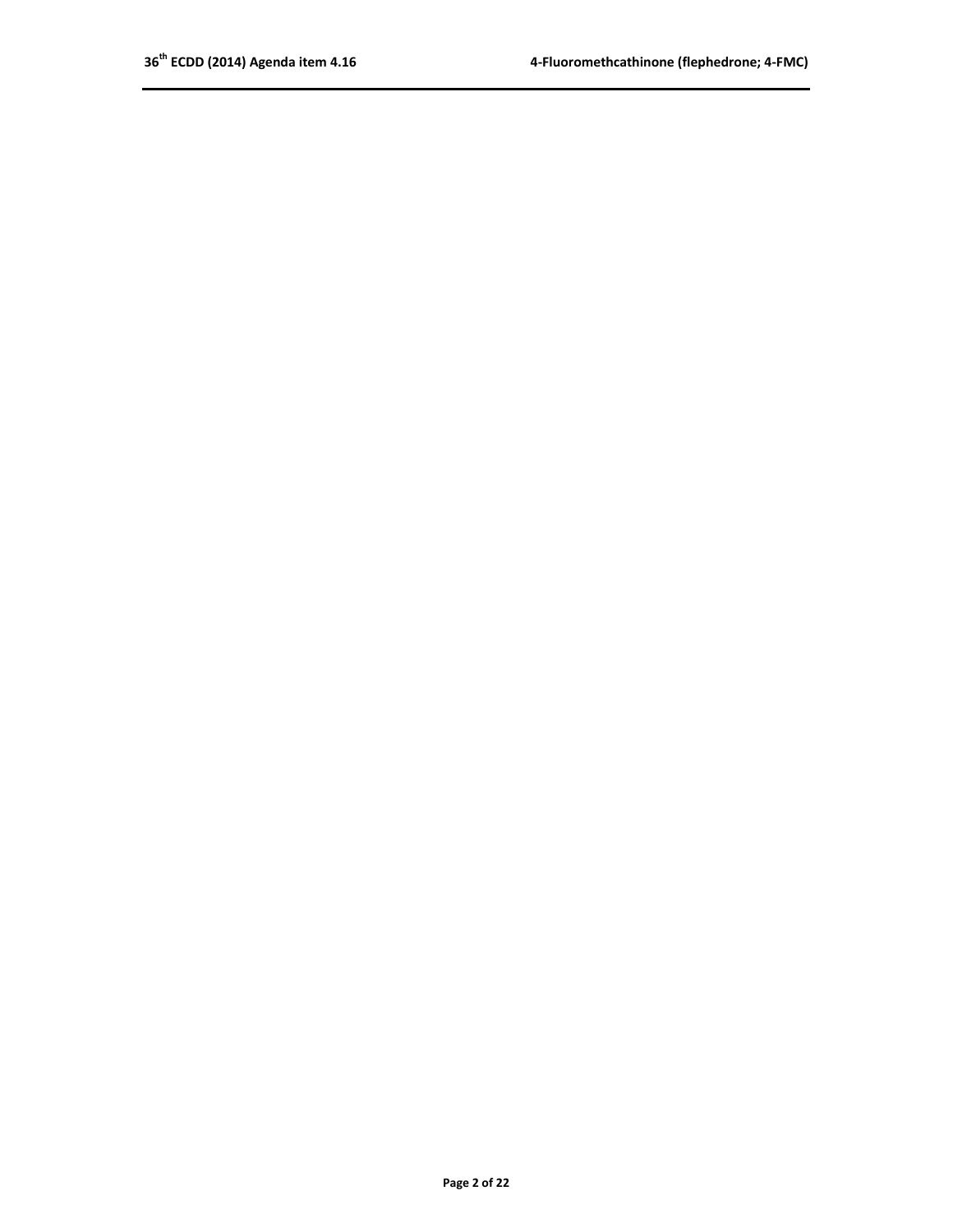## **Acknowledgements**

This report has been drafted under the responsibility of the WHO Secretariat, Essential Medicines and Health Products, Policy Access and Rational Use Unit. The WHO Secretariat would like to thank the following people for their contribution in producing this critical review report: Dr Simon Brandt, United Kingdom (literature review and drafting), Dr Caroline Bodenschatz, Switzerland (editing) and Mr David Beran, Switzerland (questionnaire report drafting).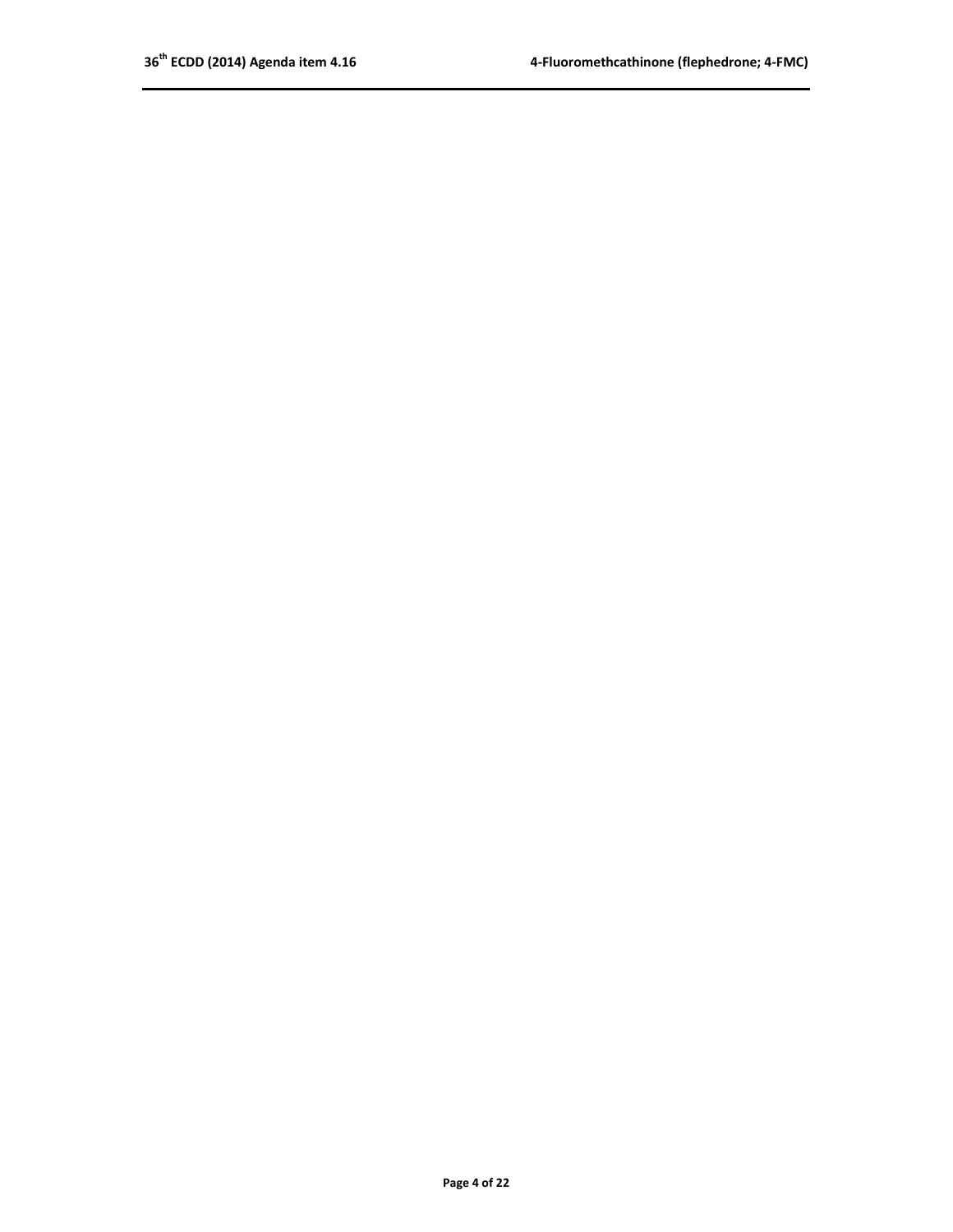## **Contents**

| 1.  |                                                                                                |                                                                                           |  |  |  |  |  |
|-----|------------------------------------------------------------------------------------------------|-------------------------------------------------------------------------------------------|--|--|--|--|--|
|     | А.                                                                                             |                                                                                           |  |  |  |  |  |
|     | В.                                                                                             |                                                                                           |  |  |  |  |  |
|     | $\mathcal{C}$ .                                                                                |                                                                                           |  |  |  |  |  |
|     | D.                                                                                             |                                                                                           |  |  |  |  |  |
|     | E.                                                                                             |                                                                                           |  |  |  |  |  |
|     | $F_{\cdot}$                                                                                    |                                                                                           |  |  |  |  |  |
|     | G.                                                                                             |                                                                                           |  |  |  |  |  |
| 2.  |                                                                                                |                                                                                           |  |  |  |  |  |
|     | А.                                                                                             |                                                                                           |  |  |  |  |  |
|     | <b>B.</b>                                                                                      |                                                                                           |  |  |  |  |  |
|     | $\mathcal{C}$ .                                                                                |                                                                                           |  |  |  |  |  |
|     | D.                                                                                             |                                                                                           |  |  |  |  |  |
|     | E.                                                                                             |                                                                                           |  |  |  |  |  |
|     | F.                                                                                             |                                                                                           |  |  |  |  |  |
|     | G.                                                                                             |                                                                                           |  |  |  |  |  |
| 3.  |                                                                                                |                                                                                           |  |  |  |  |  |
| 4.  |                                                                                                |                                                                                           |  |  |  |  |  |
|     |                                                                                                |                                                                                           |  |  |  |  |  |
|     |                                                                                                |                                                                                           |  |  |  |  |  |
|     |                                                                                                |                                                                                           |  |  |  |  |  |
| 5.  |                                                                                                |                                                                                           |  |  |  |  |  |
| 6.  |                                                                                                |                                                                                           |  |  |  |  |  |
| 7.  |                                                                                                |                                                                                           |  |  |  |  |  |
| 8.  |                                                                                                |                                                                                           |  |  |  |  |  |
| 9.  |                                                                                                | Therapeutic applications and extent of therapeutic use and epidemiology of medical use 15 |  |  |  |  |  |
| 10. |                                                                                                |                                                                                           |  |  |  |  |  |
| 11. |                                                                                                |                                                                                           |  |  |  |  |  |
| 12. |                                                                                                |                                                                                           |  |  |  |  |  |
|     |                                                                                                |                                                                                           |  |  |  |  |  |
|     | 14. Nature and magnitude of public health problems related to misuse, abuse and dependence  16 |                                                                                           |  |  |  |  |  |
| 15. |                                                                                                |                                                                                           |  |  |  |  |  |
| 16. |                                                                                                |                                                                                           |  |  |  |  |  |
| 17. |                                                                                                |                                                                                           |  |  |  |  |  |
| 18. |                                                                                                |                                                                                           |  |  |  |  |  |
| 19. | Other medical and scientific matters relevant for a recommendation on the scheduling of the    |                                                                                           |  |  |  |  |  |
|     |                                                                                                |                                                                                           |  |  |  |  |  |
|     | Annex 1: Report on WHO Questionnaire for Review of Psychoactive Substances for the 36th ECDD:  |                                                                                           |  |  |  |  |  |
|     |                                                                                                |                                                                                           |  |  |  |  |  |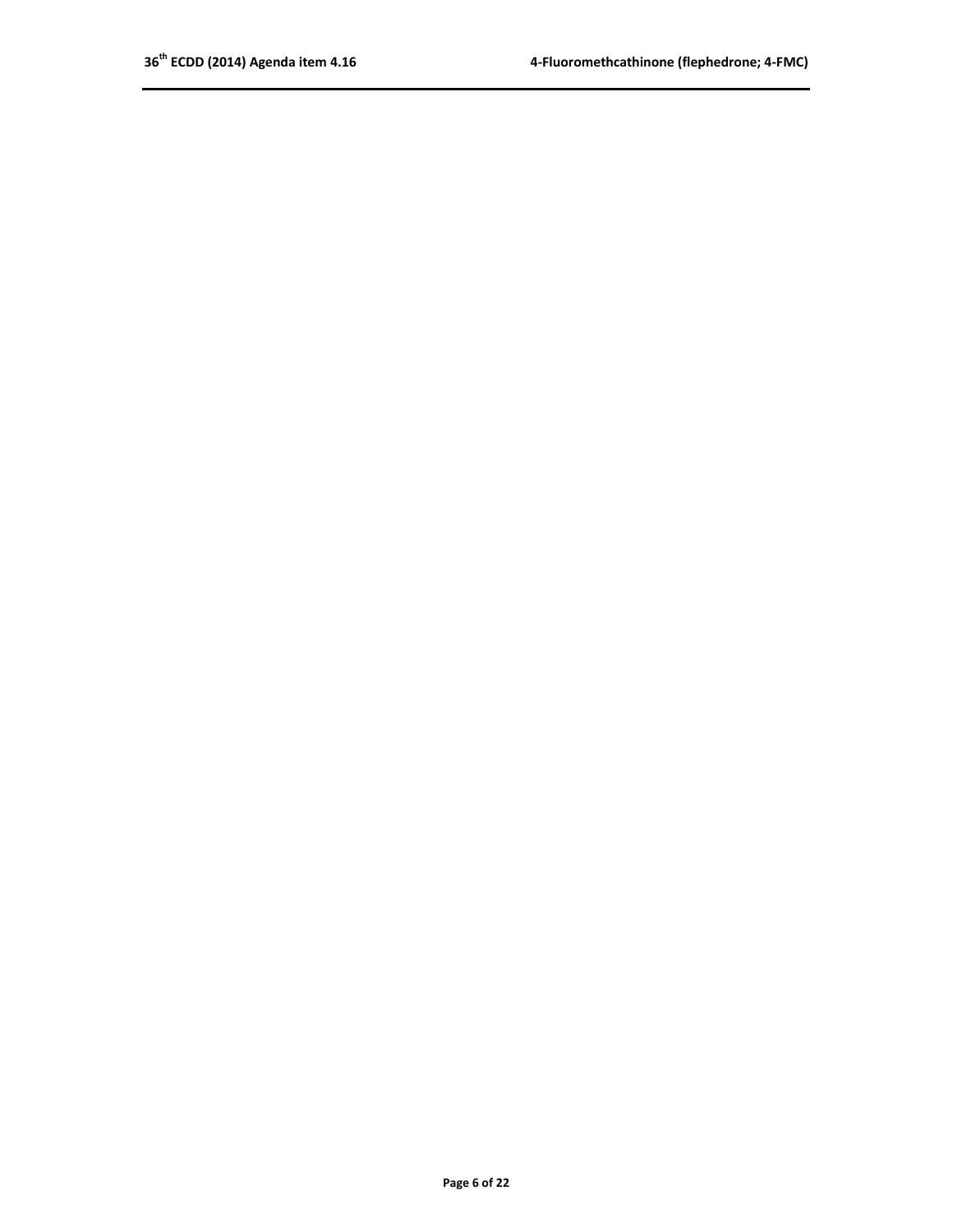## **Summary**

(*R*/*S*)-1-(4-Fluorophenyl)-2-(methylamino)propan-1-one, also known as flephedrone or 4- FMC, has emerged in recent years as a recreational psychostimulant. Its synthesis was first published in 1952 in order to explore the potential for antithyroidal, antibacterial and bacteriostatic properties. Publications about the detection of 4-FMC obtained from Internet sources and test purchases started to appear from 2009 onwards. The first official notification submitted to the European Monitoring Centre for Drugs and Drug Addiction (EMCDDA) by a European member state was 2008. Since then, it has been detected across the globe as a reflection of modern forms of trade within a globalised world. As was the case with many other emerging substances with psychoactive properties, commonly used terms include "legal highs", "bath salts" or "new psychoactive substances" (NPS) in the attempt to highlight the fact that many, if not most, did not originally fall under any legislative control and that detailed data on both pre-clinical and clinical levels were normally less well explored.

The amount of research data on 4-FMC is comparatively small in comparison with other cathinones such as 4-methyl-*N*-methylcathinone (mephedrone) or 3,4 methylenedioxypyrolvalerone (MDPV) but the currently available data suggest that the psychoactive and behavioural profile of 4-FMC, for example demonstrated by drug discrimination and *in-vitro* studies, show similarities to psychomotor stimulants such as cocaine, methcathinone and methamphetamine although it appears that it be less potent. It has been demonstrated that key targets of 4-FMC include monoamine transporters and that it functions as a catecholamine-selective substrate-type releaser of dopamine and norepinephrine.

While 4-FMC was a low potency partial agonist at the  $5$ -HT<sub>1A</sub> receptor, it was found to be an antagonist with very low potency at  $5-HT_{2A}$  and  $5-HT_{2C}$  receptors. 4-FMC was observed to act primarily as a substrate at the human dopamine (hDAT) and human norepinephrine transporter (hNET), with the latter being more pronounced than methamphetamine. In addition, it was observed to display appreciable affinity to the  $h\alpha_{1A}$  adrenoceptor and rat trace amine-associated receptor 1.

The ability to induce DA release similar to methamphetamine-type substances known to act as hDAT substrates makes it likely that 4-FMC may show abuse potential. It seems conceivable that, especially at high dosage levels, extensive release of NE in combination with  $h\alpha_{1A}$ adrenoceptor activation might also contribute to enhanced cardiotoxic effects, in addition to dopamine-mediated stimulation.

## **1. Substance identification**

--

#### *A. International Nonproprietary Name (INN)*

*B. Chemical Abstract Service (CAS) Registry Number* 

 447-40-5 (free base) 7589-35-7 (hydrochloride salt) 1419921-83-7 (1-(4-fluorophenyl-1,2,3,4,5,6-<sup>13</sup>C<sub>6</sub>) free base)  $1286101 - 71 - 0$  (N-CD<sub>3</sub> hydrochloride salt)  $1286316-60-6$  (N-CD<sub>3</sub> free base)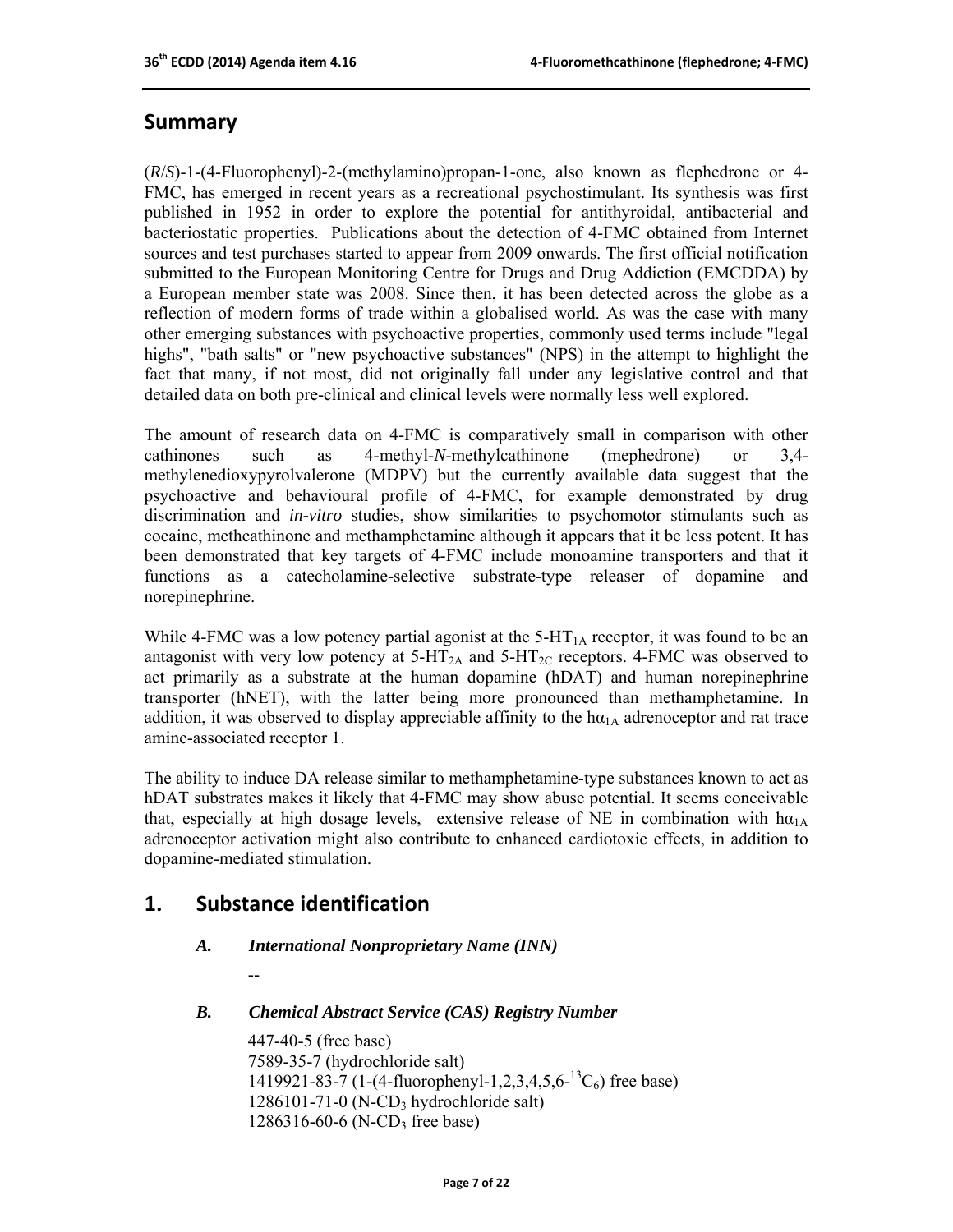1388142-25-3 (*R*-enantiomer free base) 1388142-26-4 (*S*-enantiomer free base)

#### *C. Other Names*

 4-FMC, flephedrone, 4-fluoromethcathinone, 4-flephedrone, 4-fluoro-*N* methylcathinone, *p*-fluoromethcathinone, *p*-fluoro-*N*-methylcathinone

#### *D. Trade Names*

--

#### *E. Street Names*

4-FMC, flephedrone.

#### *F. Physical properties*

4-FMC HCl is a white crystalline powder.

#### *G. WHO Review History*

4 - FMC was not previously pre-reviewed or critically reviewed. A direct critical review is proposed based on information brought to WHO's attention that 4 - FMC is clandestinely manufactured, of especially serious risk to public health and society, and of no recognized therapeutic use by any party. Preliminary data collected from literature and different countries indicated that this substance may cause substantial harm and that it has no medical use.

## **2. Chemistry**

#### *A. Chemical Name*

**IUPAC Name:** (*R*/*S*)-1-(4-Fluorophenyl)-2-(methylamino)propan-1-one

#### **CA Index Name:**

(*R*/*S*)-1-(4-Fluorophenyl)-2-(methylamino)-1-propanone

#### *B. Chemical Structure*

**Free base:**

 $\begin{matrix} H \\ N \\ CH_3 \end{matrix}$ 

Note: Asterisk (\*) refers to a chiral centre

**Molecular Formula:** C<sub>10</sub>H<sub>12</sub>FNO (base) **Molecular Weight:** 181.21 g/mol **Melting point:** 220-222  $^{\circ}$ C hydrochloride salt<sup>1</sup>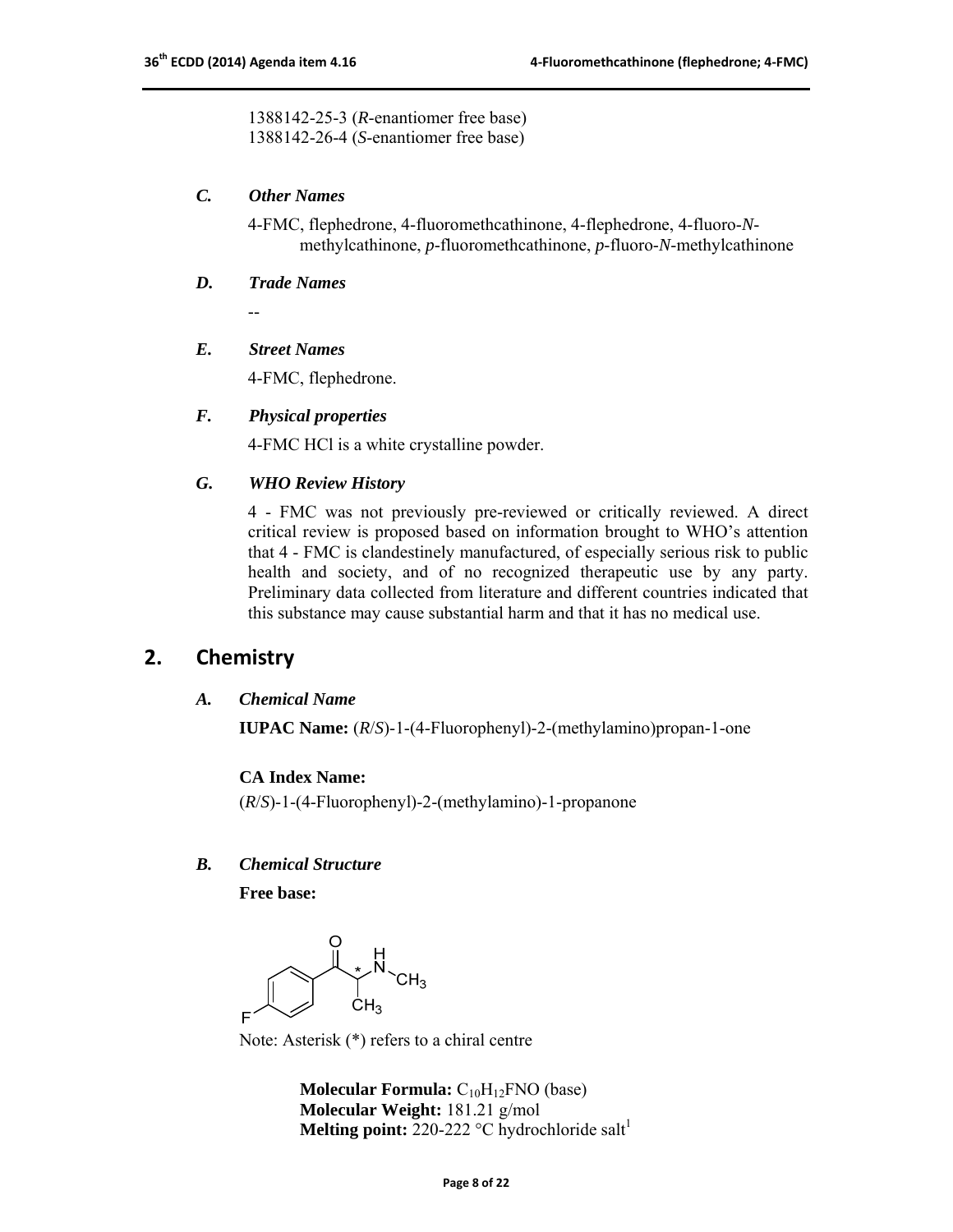#### **Boiling point:** -- **Fusion point**: --

#### *C. Stereoisomers*

The presence of a chiral centre at the  $\alpha$ -carbon of the side chain gives rise to the enantiomeric pair of (*S*)-4-FMC and (*R*)-4-FMC, respectively. Currently, it appears that data about their optical rotation or potential to display distinguishable pharmacological properties have not been published. 4-FMC is most likely to be available as the racemic mixture.

#### *D. Synthesis*

The first synthesis of 4-FMC has been published in 1952 by Kraft and Dengel following the scheme shown below.<sup>1</sup> This key procedure includes the  $\alpha$ -bromination (step i) of the propan-1-one precursor (a) and formation of the 2-bromoppropan-1-one intermediate (b). Reaction with *N*-methylamine (step ii) gives 4-FMC (c) which may then be converted into a range of salts. One of several alternatives may include the oxidation of the ephedrine-type 2-(methylamino)propan-1-ol precursor as well.



#### *E. Chemical description*

4-FMC, i.e. (*R*/*S*)-1-(4-fluorophenyl)-2-(methylamino)propan-1-one, contains a 2 amino-1-phenylpropan-1-one nucleus which forms the structural basis for many cathinone-based substances that are known to interact with a range of targets found, for example, in the central nervous system.

#### *F. Chemical properties*

4-FMC HCl is a water-soluble white crystalline powder. During preparation of the hydrochloride salt, a blue and brown colour formation was temporarily observed.<sup>1</sup>

#### *G. Chemical identification*

4-FMC, as well as many other cathinones, has been repeatedly characterized in recent years. The first report that described its identification in a sample obtained from an internet supplier was published in 2009 by Archer. Confirmation was obtained from synthesis and analytical characterisation by gas chromatography-mass spectrometry (GC-MS), attenuated total reflectance (ATR) Fourier transform (FT) infrared (IR) spectroscopy and  ${}^{1}H$ ,  ${}^{13}C$  and  ${}^{19}F$  nuclear magnetic resonance spectroscopy (NMR).<sup>2</sup> In addition to similar data, the first GC chemical ionisation mass spectrum was published in 2010.<sup>3</sup> 4-FMC was reported to give a purple (ninhydrin reagent) or orange colour when using the Dragendorff's reagent  $(+ 10\% \text{ H}_2\text{SO}_4)$  and a full scan ultraviolet (UV) spectrum was provided (amongst similar data mentioned above) in a 2010 forensic report from Tokyo on test purchases in 2009.<sup>4</sup> Electrospray ionisation mass spectrometry data were first published in 2011.<sup>5,6</sup> Several immunoassays have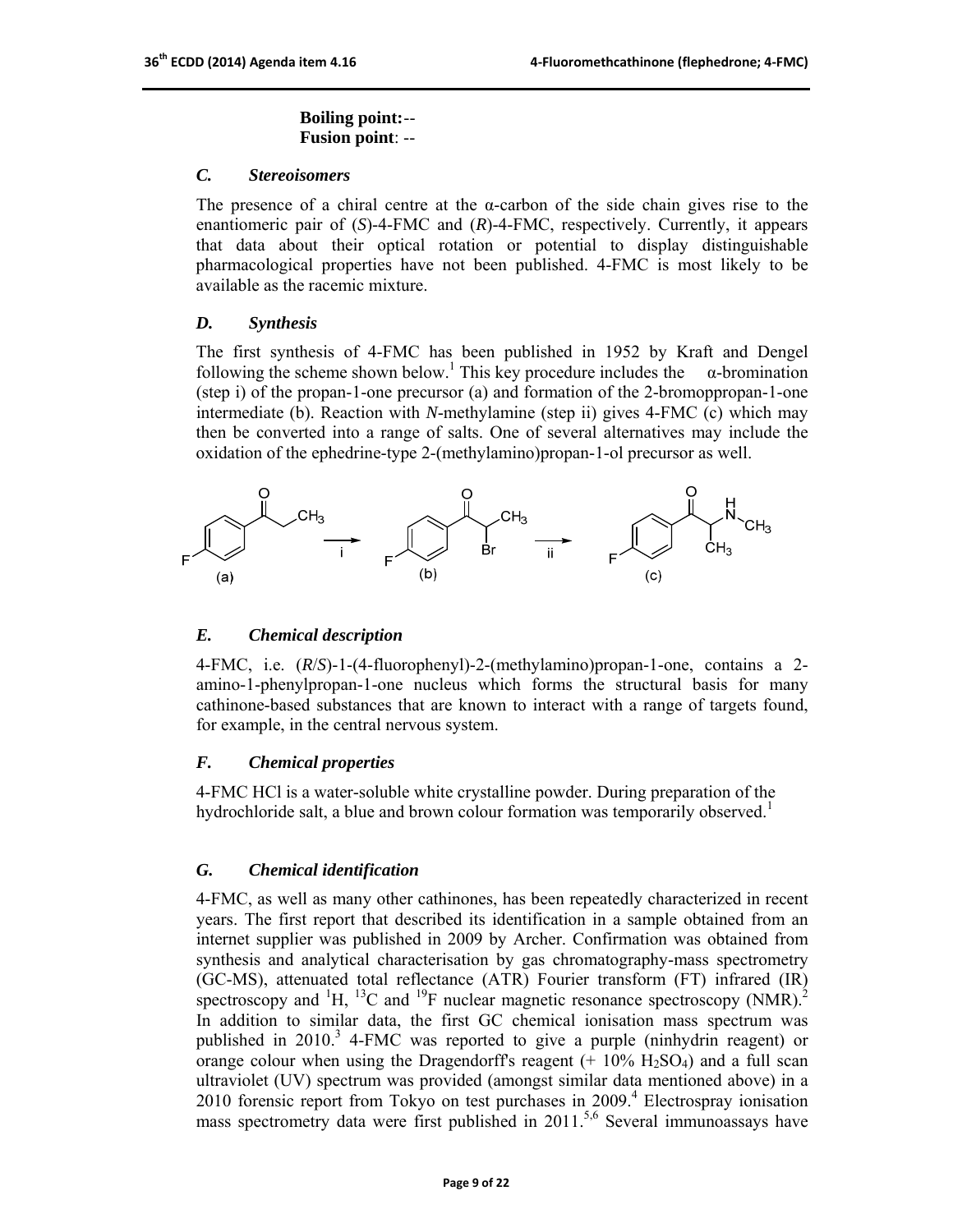been described for the detection of 4-FMC and other cathinones. Under certain conditions, examples of cross-reactivity have been described.<sup>7,8</sup>

## **3. Ease of convertibility into controlled substances**

No information available.

## **4. General pharmacology**

Similar to other well-established psychostimulants, a key principle involved in the molecular mechanisms of 4-FMC is the interaction with transport proteins that lead to the elevation of extracellular neurotransmitter levels, most notably, dopamine (DA), norepinephrine (noradrenaline, NE) and serotonin (5-HT), respectively.

However, an important question relates to the ability of a psychostimulant to act as a monoamine re-uptake inhibitor (e.g. cocaine-like) or as a substrate-type releaser (amphetamine-like). In the latter case, this may be achieved by transporter-mediated translocation of the drug into the cytoplasm in exchange of the monoamine which may be exacerbated by additional release from vesicular storage, thus leading to increasing monoamine availability for further release.<sup>9</sup> The key targets of interest normally include the evaluation of drug action at the dopamine (DAT), norepinephrine (NET) and serotonin (SERT) transporters. Recently published research demonstrated that 4- FMC acted as a substrate, rather than an uptake blocker which is a property also shared with cathinone, methcathinone, mephedrone and methylone, respectively.<sup>10-12</sup>

#### **4.1. Pharmacodynamics**

#### *In-vitro* pharmacology

 $S$ immler et al.<sup>11</sup> found that 4-FMC displayed the ability to inhibit monoamine transporters with IC<sub>50</sub> values in the low  $\mu$ M range with  $\sim$  26-fold selectivity to hNET  $(0.246 \mu M)$  over hDAT  $(6.35 \mu M)$  in HEK cells (Table 1). In comparison, some of the IC<sub>50</sub> values observed with other substances were as follows: MDMA (hNET =  $0.447$ , hDAT = 17  $\mu$ M), cocaine (hNET = 0.451, hDAT = 0.768  $\mu$ M), methamphetamine (hNET =  $0.064$ , hDAT =  $1.05 \mu$ M), respectively. However, 4-FMC seemed somewhat catecholamine-selective since the  $IC_{50}$  value for hSERT was  $> 10 \mu M$ . As expected, both cocaine and MDMA, were able to show a higher potency for hSERT inhibition with IC<sub>50</sub> of 2.37  $\mu$ M and 1.36  $\mu$ M, respectively.<sup>11</sup> Similar selectivities with regards to  $[{}^3H]$ monoamine uptake inhibition, i.e. hNET > hDAT > hSERT, have been observed by Eshleman et al.. The authors also demonstrated that 4-FMC ( $EC_{50} = 1.53 \mu M$ ,  $E_{\text{max}} =$ 194%) released more [<sup>3</sup>H]NE than methamphetamine (EC<sub>50</sub> = 0.128  $\mu$ M,  $E_{\text{max}}$  = 92.7%) which showed a closer proximity to methcathinone ( $EC_{50} = 0.228 \mu M$ ,  $E_{\text{max}} = 149\%$ ) even though 4-FMC was less potent in comparison. <sup>10</sup>

Table 1 shows that 4-FMC acted as a subtype-type dopamine (DA) and norepinephrine (NE) releaser (EC<sub>50</sub> DAT = 17.8 and 12.5  $\mu$ M; EC<sub>50</sub> NET = 1.53  $\mu$ M) while high concentrations ( $EC_{50}$  > 39 and 33  $\mu$ M) were required to elicit SERT-mediated [<sup>3</sup>H]5-HT release. This also meant that 4-FMC also showed a preference for catecholamine release which differentiated this substance from other releasers that would show an additional 5-HT component (e.g. mephedrone and methylone).<sup>10-12</sup> Table 1 also summarises the key data obtained from additional *in-vitro* studies such as receptor binding and functional activity studies. For example, 4-FMC was shown to display an appreciable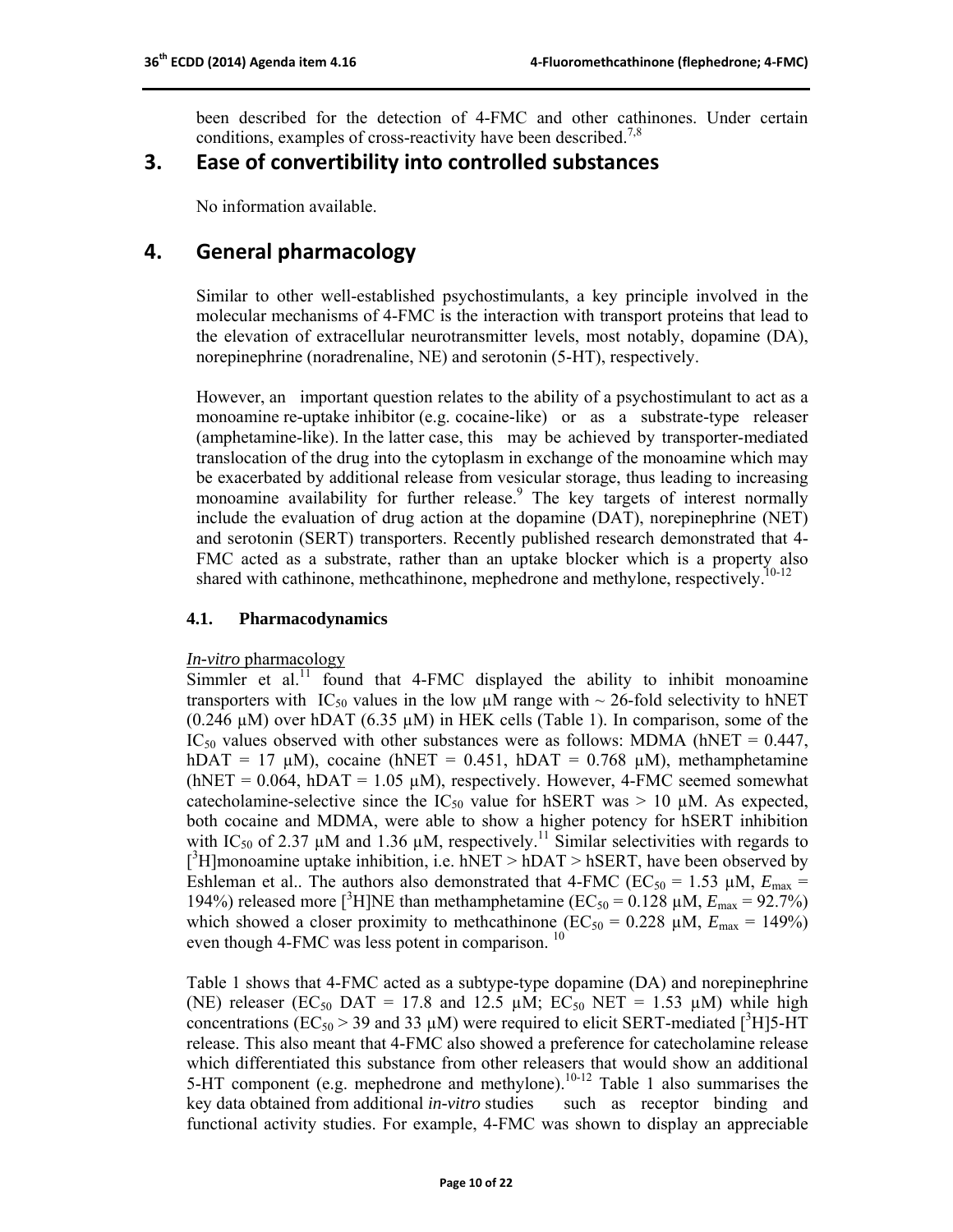affinity to the 5-HT<sub>2A</sub> ( $K_i$  = 1.4  $\mu$ M, [<sup>3</sup>H]ketanserin and spiperone) and  $\alpha_{1A}$  adrenoceptor  $(K_i = 1.52 \mu M,$  [<sup>3</sup>H]prazosin and risperidone). While 4-FMC was a low potency partial agonist at the  $5-\text{HT}_{1\text{A}}$  receptor, it was found to be an antagonist with very low potency at the  $5-\text{HT}_{2A}$  and  $5-\text{HT}_{2C}$  receptors. Direct effects on dopamine receptors were not observed.<sup>10</sup> Activation of the  $\alpha_{1A}$  adrenoceptor, on the other hand, has been associated with stimulant-induced vasoconstriction and hyperthermia.<sup>11</sup> The fact that 4-FMC was observed to act primarily as a hDAT and hNET substrate, with the latter being more pronounced than methamphetamine, led to the suggestion that a extensive NE activity might contribute not only to cardiotoxic effects but also precipitation of panic attacks which appear to be frequently observed in acute intoxications with a number of cathinones $10$ 

#### *In-vivo* pharmacology

Currently, it appears that two *in-vivo* studies have been published on 4-FMC (Table 2). Marusich et al.<sup>13</sup> have explored a range of cathinone analogs and their impact on a number of behavioural measures (locomotor activity, rotorod, functional observational battery) in male ICR mice (Table 2). Similar cocaine, MDPV and mephedrone, a steady attenuation of initially high levels of activity were observed following intraperitoneal 4- FMC administration which translated to a rapid on- and offset.<sup>13</sup> An important approach when evaluating abuse liability may also come from drug discrimination studies in animals trained to distinguish a training drug from saline. Gatch et al.<sup>14</sup> confirmed that 4-FMC showed discriminative stimulus effects in cocaine- and methamphetaminetrained mice (Table 2). Interestingly, with regards to locomotor activity, 4-FMC initially produced depressant effects before stimulant effects were observed which might be relevant when assessing psychostimulant effects in humans (Table 2).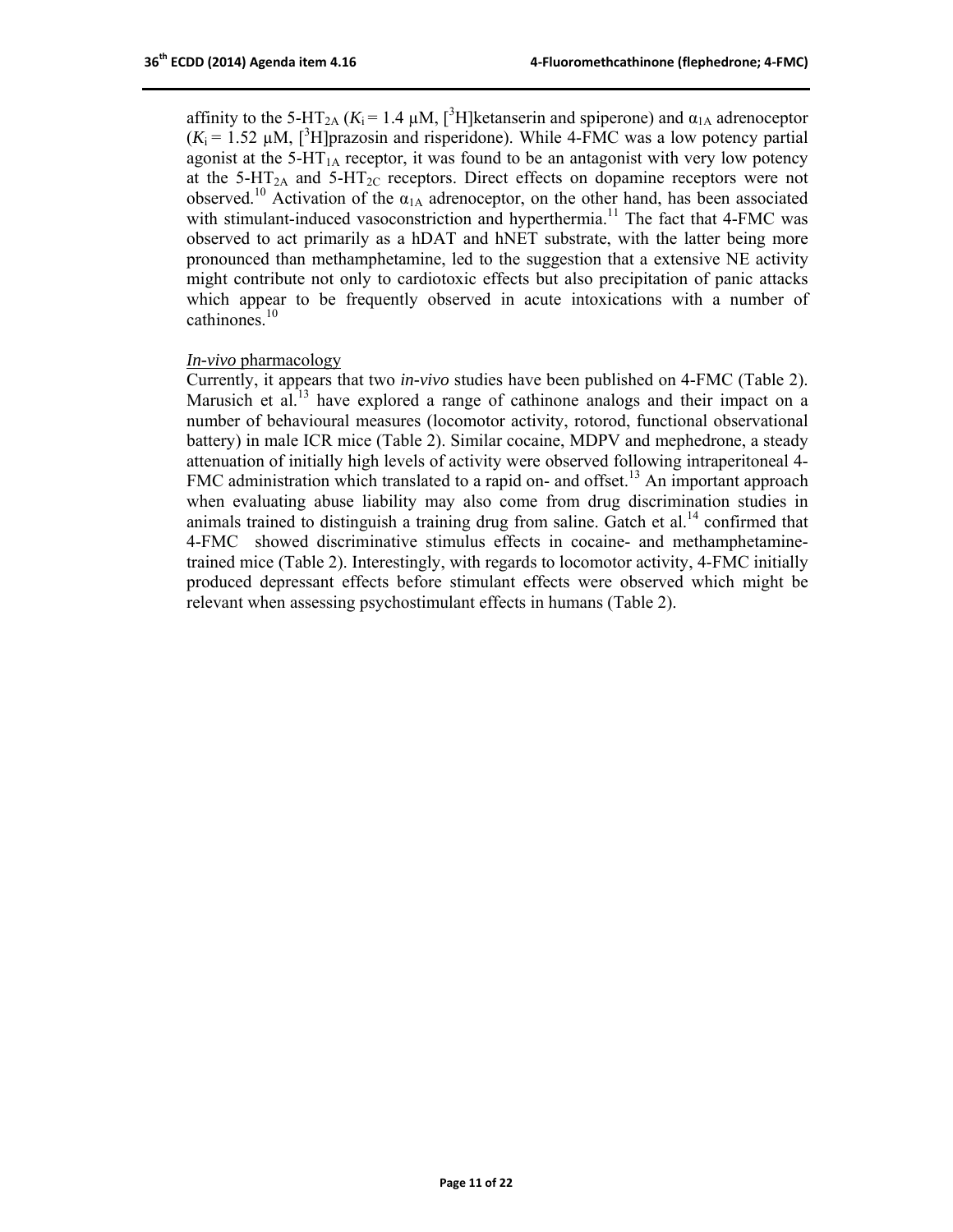$\overline{\phantom{a}}$ 

| Table 1. 4-FMC in-vitro uptake and release data <sup>a</sup>                                                                                                                                                                                                                                                             |                                                                                                                                                                                    |                                             |                                                                  |                                                                                                                                                                                                                                                                                                                                                                                    |                     |                   |                   |                   |                                                                                                                                                                               |  |
|--------------------------------------------------------------------------------------------------------------------------------------------------------------------------------------------------------------------------------------------------------------------------------------------------------------------------|------------------------------------------------------------------------------------------------------------------------------------------------------------------------------------|---------------------------------------------|------------------------------------------------------------------|------------------------------------------------------------------------------------------------------------------------------------------------------------------------------------------------------------------------------------------------------------------------------------------------------------------------------------------------------------------------------------|---------------------|-------------------|-------------------|-------------------|-------------------------------------------------------------------------------------------------------------------------------------------------------------------------------|--|
| Uptake <sup>a</sup>                                                                                                                                                                                                                                                                                                      |                                                                                                                                                                                    |                                             | Release <sup>b</sup>                                             |                                                                                                                                                                                                                                                                                                                                                                                    |                     | Affinity          |                   |                   | Ref                                                                                                                                                                           |  |
| DAT                                                                                                                                                                                                                                                                                                                      | <b>NET</b>                                                                                                                                                                         | <b>SERT</b>                                 | DAT $EC_{50}/$                                                   | <b>NET</b>                                                                                                                                                                                                                                                                                                                                                                         | <b>SERT</b>         | DAT               | NET               | <b>SERT</b>       |                                                                                                                                                                               |  |
| $IC_{50}/nM$                                                                                                                                                                                                                                                                                                             | $IC_{50}/nM$                                                                                                                                                                       | $IC_{50}/nM$                                | μM                                                               | $EC_{50}/\mu M$                                                                                                                                                                                                                                                                                                                                                                    | $EC_{50}/\mu M$     | $K_i/\mu$ M       | $K_i/\mu M$       | $K_i/\mu$ M       |                                                                                                                                                                               |  |
|                                                                                                                                                                                                                                                                                                                          |                                                                                                                                                                                    |                                             | $(E_{\text{max}} %$ %)                                           | $(E_{\text{max}} %$ %)                                                                                                                                                                                                                                                                                                                                                             | $(E_{\text{max}} %$ |                   |                   |                   |                                                                                                                                                                               |  |
| 273                                                                                                                                                                                                                                                                                                                      | 127                                                                                                                                                                                | $>10 \mu M$                                 | $17.8 \mu M$                                                     | $1.53 \mu M$                                                                                                                                                                                                                                                                                                                                                                       | 39 µM               | $10.4^{\dagger}$  | $35^{\mathrm{t}}$ | $>100~\mu{\rm M}$ | Eshleman et                                                                                                                                                                   |  |
|                                                                                                                                                                                                                                                                                                                          |                                                                                                                                                                                    |                                             | (98)                                                             | (194)                                                                                                                                                                                                                                                                                                                                                                              | (39.3)              |                   |                   |                   | al. <sup>10</sup>                                                                                                                                                             |  |
|                                                                                                                                                                                                                                                                                                                          |                                                                                                                                                                                    |                                             |                                                                  |                                                                                                                                                                                                                                                                                                                                                                                    |                     | 12.2 <sup>8</sup> | $>25$ $^8$        | >30 <sup>g</sup>  |                                                                                                                                                                               |  |
| 6350                                                                                                                                                                                                                                                                                                                     | 246                                                                                                                                                                                | >10000                                      | $> 12.5 \mu M$                                                   | $\overline{\phantom{a}}$                                                                                                                                                                                                                                                                                                                                                           | $> 33 \mu M$        |                   |                   |                   | Simmler et<br>al. <sup>11</sup>                                                                                                                                               |  |
|                                                                                                                                                                                                                                                                                                                          |                                                                                                                                                                                    |                                             |                                                                  |                                                                                                                                                                                                                                                                                                                                                                                    |                     |                   |                   |                   |                                                                                                                                                                               |  |
|                                                                                                                                                                                                                                                                                                                          | Additional 4-FMC in-vitro data                                                                                                                                                     |                                             |                                                                  |                                                                                                                                                                                                                                                                                                                                                                                    |                     |                   |                   |                   |                                                                                                                                                                               |  |
|                                                                                                                                                                                                                                                                                                                          | Eshleman et                                                                                                                                                                        |                                             |                                                                  |                                                                                                                                                                                                                                                                                                                                                                                    |                     |                   |                   |                   |                                                                                                                                                                               |  |
|                                                                                                                                                                                                                                                                                                                          |                                                                                                                                                                                    |                                             |                                                                  | Inhibition of [ <sup>3</sup> H]DHTB binding to hVMAT2 <sup>c</sup> : K <sub>i</sub> > 1 mM. Comparison (K <sub>i</sub> /µM): MDMA = 661; methamphetamine                                                                                                                                                                                                                           |                     |                   |                   |                   | al. <sup>10</sup>                                                                                                                                                             |  |
| $= 920$ ; MDPV = 990.                                                                                                                                                                                                                                                                                                    |                                                                                                                                                                                    |                                             |                                                                  |                                                                                                                                                                                                                                                                                                                                                                                    |                     |                   |                   |                   |                                                                                                                                                                               |  |
|                                                                                                                                                                                                                                                                                                                          |                                                                                                                                                                                    |                                             |                                                                  |                                                                                                                                                                                                                                                                                                                                                                                    |                     |                   |                   |                   |                                                                                                                                                                               |  |
|                                                                                                                                                                                                                                                                                                                          |                                                                                                                                                                                    |                                             |                                                                  | <u>Inhibition of hVMAT2 [<sup>3</sup>H]5-HT uptake</u> <sup>d</sup> : IC <sub>50</sub> = 178 μM. Comparison (IC <sub>50</sub> /μM): MDMA = 5.8; methamphetamine                                                                                                                                                                                                                    |                     |                   |                   |                   |                                                                                                                                                                               |  |
| $= 4.72$ ; MDPV > 100.                                                                                                                                                                                                                                                                                                   |                                                                                                                                                                                    |                                             |                                                                  |                                                                                                                                                                                                                                                                                                                                                                                    |                     |                   |                   |                   |                                                                                                                                                                               |  |
|                                                                                                                                                                                                                                                                                                                          |                                                                                                                                                                                    |                                             |                                                                  | hVMAT2 [ <sup>3</sup> H]NE release assay <sup>e</sup> : EC <sub>50</sub> = > 100 µM with efficacy (E) of 24.9% <sup>f</sup> . Comparison: EC <sub>50</sub> = 114 µM, E =                                                                                                                                                                                                           |                     |                   |                   |                   |                                                                                                                                                                               |  |
|                                                                                                                                                                                                                                                                                                                          |                                                                                                                                                                                    |                                             |                                                                  | 63% (MDMA); EC <sub>50</sub> = 79 µM, E = 95.% (methamphetamine); EC <sub>50</sub> = 148 µM, E = 35.8% (MDPV).                                                                                                                                                                                                                                                                     |                     |                   |                   |                   |                                                                                                                                                                               |  |
|                                                                                                                                                                                                                                                                                                                          |                                                                                                                                                                                    |                                             |                                                                  |                                                                                                                                                                                                                                                                                                                                                                                    |                     |                   |                   |                   |                                                                                                                                                                               |  |
|                                                                                                                                                                                                                                                                                                                          |                                                                                                                                                                                    |                                             |                                                                  | Inhibition of binding to 5-HT receptors <sup>g</sup> : $K_i$ h5-HT <sub>1A</sub> = 71.6 µM; $K_i$ h5-HT <sub>2A</sub> = 10.0 µM; $K_i$ h5-HT <sub>2C</sub> = 12.6 µM.                                                                                                                                                                                                              |                     |                   |                   |                   |                                                                                                                                                                               |  |
|                                                                                                                                                                                                                                                                                                                          |                                                                                                                                                                                    |                                             |                                                                  | Comparison with LSD: K <sub>i</sub> h5-HT <sub>1A</sub> = 1.32 nM; K <sub>i</sub> h5-HT <sub>2A</sub> = 0.15 nM; K <sub>i</sub> h5-HT <sub>2C</sub> = 1.29 nM; comparison with MDPV:                                                                                                                                                                                               |                     |                   |                   |                   |                                                                                                                                                                               |  |
|                                                                                                                                                                                                                                                                                                                          |                                                                                                                                                                                    |                                             |                                                                  | $K_i$ h5-HT <sub>1A</sub> = 14.8 µM; $K_i$ h5-HT <sub>2A</sub> = 207 µM; $K_i$ h5-HT <sub>2C</sub> = 107 µM. 4-FMC did not show any measureable affinity                                                                                                                                                                                                                           |                     |                   |                   |                   |                                                                                                                                                                               |  |
|                                                                                                                                                                                                                                                                                                                          |                                                                                                                                                                                    | for dopamine receptor subtypes up to 10 µM. |                                                                  |                                                                                                                                                                                                                                                                                                                                                                                    |                     |                   |                   |                   |                                                                                                                                                                               |  |
|                                                                                                                                                                                                                                                                                                                          |                                                                                                                                                                                    |                                             |                                                                  | Potency and efficacy at 5-HT receptors <sup>h</sup> : h5-HT <sub>1A</sub> : EC <sub>50</sub> = 156.0 µM, E = 70.7%; h5-HT <sub>2A</sub> : IC <sub>50</sub> = 23.6 µM, E = 97%;                                                                                                                                                                                                     |                     |                   |                   |                   |                                                                                                                                                                               |  |
|                                                                                                                                                                                                                                                                                                                          |                                                                                                                                                                                    |                                             |                                                                  | h5-HT <sub>2C</sub> : IC <sub>50</sub> >1 mM, E = 15%. Comparison: LSD h5-HT <sub>1A</sub> : EC <sub>50</sub> = 5.8 nM, E = 107.8%; ketanserin h5-HT <sub>2A</sub> : IC <sub>50</sub> =                                                                                                                                                                                            |                     |                   |                   |                   |                                                                                                                                                                               |  |
|                                                                                                                                                                                                                                                                                                                          |                                                                                                                                                                                    |                                             |                                                                  | 2.98 nM, E = 95.9%; SB-242084 h5-HT <sub>2C</sub> : IC <sub>50</sub> = 0.28 nM, E = 86.5%. Comparison MDPV: EC <sub>50</sub> = 60.8 µM, E = 69%;                                                                                                                                                                                                                                   |                     |                   |                   |                   |                                                                                                                                                                               |  |
|                                                                                                                                                                                                                                                                                                                          |                                                                                                                                                                                    |                                             |                                                                  | h5-HT <sub>2A</sub> : IC <sub>50</sub> = 270 µM, E = 67.7%; h5-HT <sub>2C</sub> : IC <sub>50</sub> >1 mM, E = 24.5%.                                                                                                                                                                                                                                                               |                     |                   |                   |                   |                                                                                                                                                                               |  |
|                                                                                                                                                                                                                                                                                                                          |                                                                                                                                                                                    |                                             |                                                                  |                                                                                                                                                                                                                                                                                                                                                                                    |                     |                   |                   |                   |                                                                                                                                                                               |  |
|                                                                                                                                                                                                                                                                                                                          |                                                                                                                                                                                    |                                             |                                                                  | Inhibition of $\int_0^3 H[(+)-$ pentazocine binding to hSigma1 <sup>1</sup> : $K_i = 24.2 \mu M$ . Comparison: haloperidol $K_i = 0.94 \text{ nM}$ ;                                                                                                                                                                                                                               |                     |                   |                   |                   |                                                                                                                                                                               |  |
|                                                                                                                                                                                                                                                                                                                          |                                                                                                                                                                                    |                                             |                                                                  | MDMA $K_i = 19.4 \mu M$ ; methamphetamine $K_i = 3.18 \mu M$ ; MDPV $K_i = 4.4 \mu M$ .                                                                                                                                                                                                                                                                                            |                     |                   |                   |                   |                                                                                                                                                                               |  |
|                                                                                                                                                                                                                                                                                                                          |                                                                                                                                                                                    |                                             |                                                                  |                                                                                                                                                                                                                                                                                                                                                                                    |                     |                   |                   |                   |                                                                                                                                                                               |  |
|                                                                                                                                                                                                                                                                                                                          |                                                                                                                                                                                    |                                             |                                                                  | <u>Receptor binding profiles</u> <sup>j</sup> : $K_i (\mu M)$ : 5-HT <sub>1A</sub> >20; 5-HT <sub>2A</sub> 1.4; 5-HT <sub>2C</sub> >13; $\alpha_{1A}$ 1.52; $\alpha_{2A}$ >20; D <sub>1</sub> >13.6; D <sub>2</sub> >30; D <sub>3</sub>                                                                                                                                            |                     |                   |                   |                   | Simmler et<br>al. <sup>11</sup>                                                                                                                                               |  |
|                                                                                                                                                                                                                                                                                                                          |                                                                                                                                                                                    |                                             |                                                                  | >17.7; H <sub>1</sub> >14.4; TA <sub>1rat</sub> = 5.4; TA <sub>1mouse</sub> >10. Comparison. MDPV: K <sub>i</sub> (µM): 5-HT <sub>1A</sub> 10.29; 5-HT <sub>2A</sub> >13; 5-HT <sub>2C</sub> >13; $\alpha_{1A}$<br>>6; $\alpha_{2A}$ >20; D <sub>1</sub> >13.6; D <sub>2</sub> >30; D <sub>3</sub> >9.2; H <sub>1</sub> >14.4; TA <sub>1rat</sub> = 7.2; TA <sub>1mouse</sub> >10. |                     |                   |                   |                   |                                                                                                                                                                               |  |
|                                                                                                                                                                                                                                                                                                                          |                                                                                                                                                                                    |                                             |                                                                  |                                                                                                                                                                                                                                                                                                                                                                                    |                     |                   |                   |                   |                                                                                                                                                                               |  |
|                                                                                                                                                                                                                                                                                                                          |                                                                                                                                                                                    |                                             | Cytotoxicity: None detected under conditions used <sup>j</sup> . |                                                                                                                                                                                                                                                                                                                                                                                    |                     |                   |                   |                   |                                                                                                                                                                               |  |
|                                                                                                                                                                                                                                                                                                                          |                                                                                                                                                                                    |                                             |                                                                  |                                                                                                                                                                                                                                                                                                                                                                                    |                     |                   |                   |                   |                                                                                                                                                                               |  |
|                                                                                                                                                                                                                                                                                                                          |                                                                                                                                                                                    |                                             |                                                                  | $^{\rm a}$ Ref $^{\rm 10}$ : HEK-hDAT, HEK-hNET, HEK-hSERT ([ $^{\rm 3}$ H]DA, [ $^{\rm 3}$ H]NE, [ $^{\rm 3}$ H]S-HT); Ref $^{\rm 11}$ : HEK-hDAT, HEK-hNET, HEK-hSERT ([ $^{\rm 3}$ H]NE, [ $^{\rm 3}$ H]NE,                                                                                                                                                                     |                     |                   |                   |                   |                                                                                                                                                                               |  |
| $[^3$ H]5-HT).                                                                                                                                                                                                                                                                                                           |                                                                                                                                                                                    |                                             |                                                                  |                                                                                                                                                                                                                                                                                                                                                                                    |                     |                   |                   |                   |                                                                                                                                                                               |  |
|                                                                                                                                                                                                                                                                                                                          |                                                                                                                                                                                    |                                             |                                                                  | $B$ Ref <sup>10</sup> : HEK-hDAT, HEK-hNET, HEK-hSERT ([ <sup>3</sup> H]DA, [ <sup>3</sup> H]NE, [ <sup>3</sup> H]5-HT); data normalised to maximal effects of methamphetamine                                                                                                                                                                                                     |                     |                   |                   |                   |                                                                                                                                                                               |  |
|                                                                                                                                                                                                                                                                                                                          |                                                                                                                                                                                    |                                             |                                                                  |                                                                                                                                                                                                                                                                                                                                                                                    |                     |                   |                   |                   | (hDAT and hNET) and p-chloroamphetamine (hSERT); Ref <sup>11</sup> : HEK-hDAT, HEK-hNET, HEK-hSERT ([ <sup>3</sup> H]DA, [ <sup>3</sup> H]NE, [ <sup>3</sup> H]5-HT); release |  |
|                                                                                                                                                                                                                                                                                                                          |                                                                                                                                                                                    |                                             |                                                                  | expressed as percent reduction in monoamine cell content at maximal drug concentration (100 mM) compared with controls.                                                                                                                                                                                                                                                            |                     |                   |                   |                   |                                                                                                                                                                               |  |
|                                                                                                                                                                                                                                                                                                                          |                                                                                                                                                                                    |                                             |                                                                  |                                                                                                                                                                                                                                                                                                                                                                                    |                     |                   |                   |                   |                                                                                                                                                                               |  |
|                                                                                                                                                                                                                                                                                                                          |                                                                                                                                                                                    |                                             |                                                                  |                                                                                                                                                                                                                                                                                                                                                                                    |                     |                   |                   |                   |                                                                                                                                                                               |  |
| $\textsuperscript{c}$ hVMAT2: human vesicular monoamine transporter type 2 (HEK-hVMAT2); [ <sup>3</sup> H]DHTB (7-10 nM): (+)-alpha-dihydrotetrabenazine;<br>reserpine $K_i$ = 0.147 µM (inhibition of [ <sup>3</sup> H]DHTB binding); reserpine IC <sub>50</sub> = 6.6 nM (inhibition of [ <sup>3</sup> H]5-HT uptake). |                                                                                                                                                                                    |                                             |                                                                  |                                                                                                                                                                                                                                                                                                                                                                                    |                     |                   |                   |                   |                                                                                                                                                                               |  |
|                                                                                                                                                                                                                                                                                                                          |                                                                                                                                                                                    |                                             |                                                                  |                                                                                                                                                                                                                                                                                                                                                                                    |                     |                   |                   |                   |                                                                                                                                                                               |  |
| $d$ HEK-hVMAT2 using 40 nM $\int_0^3 H$ ]5-HT.                                                                                                                                                                                                                                                                           |                                                                                                                                                                                    |                                             |                                                                  |                                                                                                                                                                                                                                                                                                                                                                                    |                     |                   |                   |                   |                                                                                                                                                                               |  |
| $e^e$ HEK-hVMAT2 using 125 nM $[3$ H]NE (less non-transporter-mediated leakage than 5-HT and DA).                                                                                                                                                                                                                        |                                                                                                                                                                                    |                                             |                                                                  |                                                                                                                                                                                                                                                                                                                                                                                    |                     |                   |                   |                   |                                                                                                                                                                               |  |
|                                                                                                                                                                                                                                                                                                                          |                                                                                                                                                                                    |                                             |                                                                  |                                                                                                                                                                                                                                                                                                                                                                                    |                     |                   |                   |                   |                                                                                                                                                                               |  |
| $^{\dagger}$ Release efficacy relative to maximum response elicited by 100 $\mu$ M or 1 mM methamphetamine.                                                                                                                                                                                                              |                                                                                                                                                                                    |                                             |                                                                  |                                                                                                                                                                                                                                                                                                                                                                                    |                     |                   |                   |                   |                                                                                                                                                                               |  |
| ${}^{8}$ HEK-h5-HT <sub>1A</sub> (0.5 nM [ <sup>3</sup> H]8OH-DPAT); HEK-h5-HT2A (0.1 nM [ <sup>125</sup> I]DOI); HEK-h5-HT <sub>2C</sub> (0.07 nM [ <sup>125</sup> I]DOI).                                                                                                                                              |                                                                                                                                                                                    |                                             |                                                                  |                                                                                                                                                                                                                                                                                                                                                                                    |                     |                   |                   |                   |                                                                                                                                                                               |  |
|                                                                                                                                                                                                                                                                                                                          | <sup>h</sup> HEK-h5-HT <sub>1A</sub> stimulation of [ <sup>35</sup> S]GTPyS binding; agonist efficacy relative to 100 nM 5-HT; HEK-h5-HT <sub>2A</sub> and HEK-h5-HT <sub>2C</sub> |                                             |                                                                  |                                                                                                                                                                                                                                                                                                                                                                                    |                     |                   |                   |                   |                                                                                                                                                                               |  |
|                                                                                                                                                                                                                                                                                                                          |                                                                                                                                                                                    |                                             |                                                                  |                                                                                                                                                                                                                                                                                                                                                                                    |                     |                   |                   |                   | stimulation of inositol monophosphate (IP-1) formation; tested in presence of 100 nM 5-HT and normalized to inhibitory efficacy                                               |  |
|                                                                                                                                                                                                                                                                                                                          |                                                                                                                                                                                    |                                             |                                                                  |                                                                                                                                                                                                                                                                                                                                                                                    |                     |                   |                   |                   | of 10 $\mu$ M ketanserin (h5-HT <sub>2A</sub> receptors) or 100 nM SB-242084 (h5-HT <sub>2C</sub> receptors). On average, 5-HT-(100 nM) stimulated 640 nM                     |  |
|                                                                                                                                                                                                                                                                                                                          |                                                                                                                                                                                    |                                             |                                                                  |                                                                                                                                                                                                                                                                                                                                                                                    |                     |                   |                   |                   |                                                                                                                                                                               |  |
|                                                                                                                                                                                                                                                                                                                          | IP-1 in h5-HT <sub>2A</sub> , 1920 nM IP-1 in h5-HT <sub>2C</sub> cells.                                                                                                           |                                             |                                                                  |                                                                                                                                                                                                                                                                                                                                                                                    |                     |                   |                   |                   |                                                                                                                                                                               |  |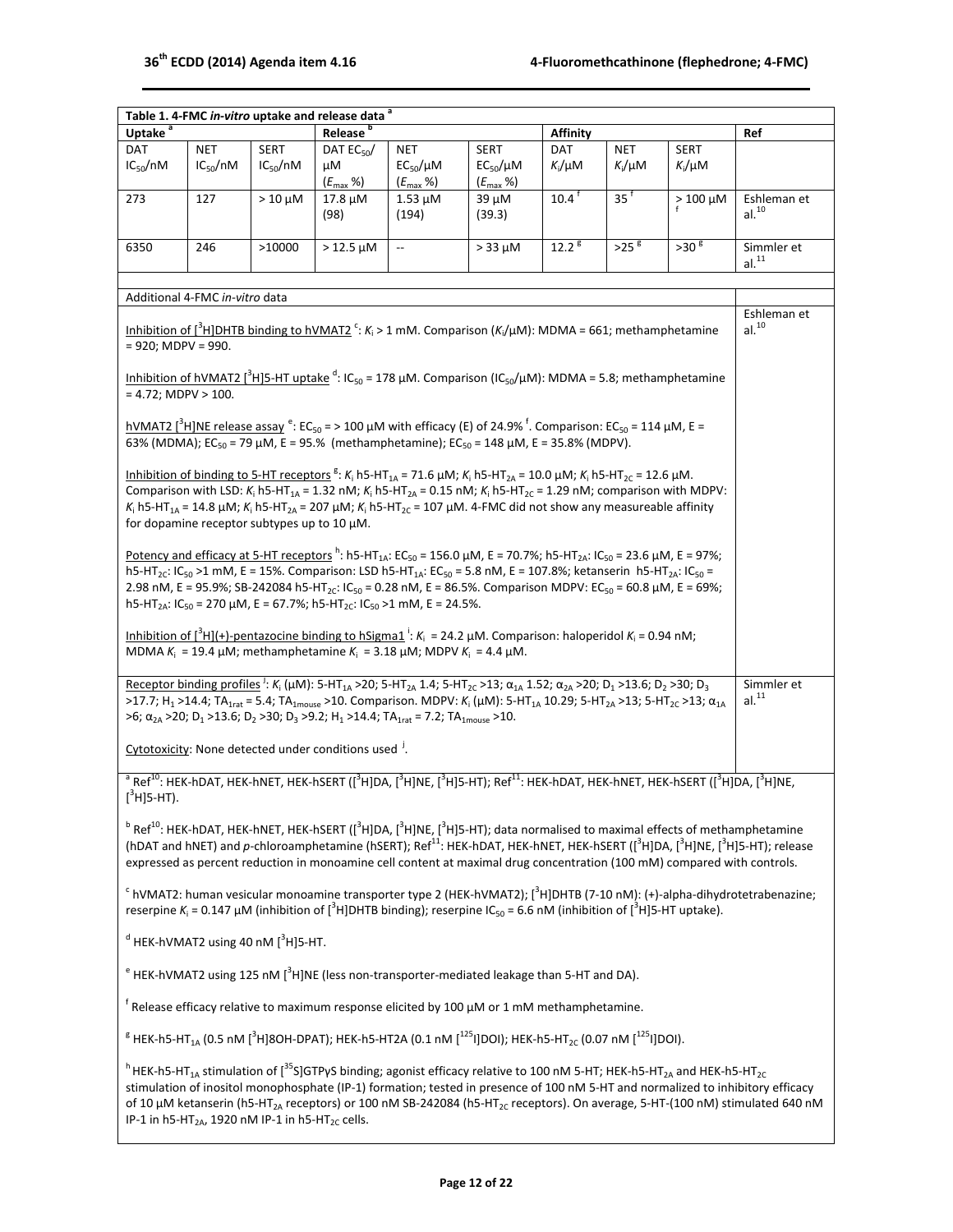| Table 1. 4-FMC in-vitro uptake and release data <sup>a</sup>  |         |          |     |  |  |  |
|---------------------------------------------------------------|---------|----------|-----|--|--|--|
| Uptake <sup>'</sup>                                           | Release | Affinity | Ref |  |  |  |
| 'Cos-7-hSigma1 using 1.3 nM [ <sup>3</sup> H](+)-pentazocine. |         |          |     |  |  |  |

 $^{j}$ [<sup>3</sup>H]-8-OH-DPAT and indatraline (5-HT<sub>1A</sub>, [<sup>3</sup>H]ketanserin and spiperone (5-HT<sub>2A</sub>), [<sup>3</sup>H]mesulergine and mianserin (5-HT<sub>2C</sub>),  $[3$ H]prazosin and risperidone (α1 adrenoceptor), [ $3$ H]rauwolscine and phentolamine (α2 adrenergic receptor), [ $3$ H]SCH 23390 and butaclamol (DA<sub>D1</sub>), [<sup>3</sup>H]spiperone and spiperone (DA<sub>D2</sub> and DA<sub>D3</sub>), [<sup>3</sup>H]pyrilamine and clozapine (H<sub>1</sub>) and [<sup>3</sup>H]-RO5166017 and RO5166017 (TA<sub>1</sub>).

<sup>k</sup> Cell membrane integrity tested by measurement of adenylate kinase release from damaged cells via bioluminescence detection (after 4 h of incubation at 37°C). Drug concentrations were 10 and 100 μM.

| Table 2. Summary of animal data published on 4-FMC                                                                                                                                                                                                                                                                                                                                                                                                                                                                                                                                                                                                                                                                                                             |                               |  |  |  |
|----------------------------------------------------------------------------------------------------------------------------------------------------------------------------------------------------------------------------------------------------------------------------------------------------------------------------------------------------------------------------------------------------------------------------------------------------------------------------------------------------------------------------------------------------------------------------------------------------------------------------------------------------------------------------------------------------------------------------------------------------------------|-------------------------------|--|--|--|
| <b>Behaviour</b>                                                                                                                                                                                                                                                                                                                                                                                                                                                                                                                                                                                                                                                                                                                                               | Reference                     |  |  |  |
| Locomotor activity <sup>a,b</sup> : compared to saline, 4-FMC (30 mg/kg) caused significant increases in<br>beam breaks during the first 70 min (attenuation of initial stimulant effects occurred at 40-90<br>min) whereas 17 mg/kg increased activity only during the first 20 min (attenuation 20-90 min);<br>locomotor activity not affected at 10 mg/kg.                                                                                                                                                                                                                                                                                                                                                                                                  | Marusich et al. <sup>13</sup> |  |  |  |
| Rotarod test / apparatus (motor coordination) <sup>a</sup> : no effect in time spent on the rotarod with 4-<br>FMC.                                                                                                                                                                                                                                                                                                                                                                                                                                                                                                                                                                                                                                            |                               |  |  |  |
| <b>Functional observational battery (FOB)</b> <sup>a,c</sup> : significant increases in some observational measures<br>related to stimulant action (ranging from 17-30 mg/kg to 10-56 mg/kg): circling, hyperactivity,<br>head weaving, head circling, and stimulation. No effect noted for ataxia, exploration,<br>convulsions, salivation, and compulsive movements.                                                                                                                                                                                                                                                                                                                                                                                         |                               |  |  |  |
| Locomotor activity <sup>d</sup> : maximal stimulant first occurred 40-70 min after injection of 10 mg/kg<br>$(ED50$ of significant stimulant effects = 2.04 mg/k); initial depression of locomotor activity<br>between 10-30 min at 10 mg/kg (occurred within 20 min and lasted 20 min), followed by<br>stimulation; stimulation occurred within 50 min and lasted 90 min; $ED_{50}$ methamphetamine<br>0.30 mg/kg (doses 0.5 and 2 mg/kg); ED <sub>50</sub> cocaine 7.24 mg/kg (doses 10, 20 and 40 mg/kg).<br>Drug discrimination <sup>e</sup> : full substitution in cocaine-trained rats (ED <sub>50</sub> 4-FMC 3.24 mg/kg; ED <sub>50</sub><br>cocaine 3.09 mg/kg) and methamphetamine-trained rats (ED <sub>50</sub> 4-FMC 2.69 mg/kg; ED <sub>50</sub> | Gatch et al. <sup>14</sup>    |  |  |  |
| methamphetamine 0.37 mg/kg).                                                                                                                                                                                                                                                                                                                                                                                                                                                                                                                                                                                                                                                                                                                                   |                               |  |  |  |

<sup>a</sup> Male ICR mice; substances administered intraperitoneally.

**b** Beam breaks in open field activity chambers.

 $c$  20 Minutes post-injection of test drug. Behavioural profile with emphasis on detection of potential safety concerns; adapted from Environmental Protection Agency. Observations included a range of behaviour, such as locomotion, ataxia, exploration, convulsions, circling, hyperactivity, salivation, stereotyped head weaving, head circling, other stereotyped compulsive movements and stimulation.

<sup>d</sup> Male Swiss Webster mice; locomotor activity counts in horizontal plane (ambulation counts); horizontal activity measured for 8 hours; locomotor activity: (0.3, 1, 3, 10, or 30 mg/kg); behavioural observations recorded at 30, 120, and 480 min after 30 mg/kg 4‐FMC administration.

<sup>e</sup> Male Sprague-Dawley rats; learned to discriminate methamphetamine (1 mg/kg, i.p., ED<sub>50</sub> 0.37 mg/kg) or cocaine (10 mg/kg, i.p., ED<sub>50</sub> 3.09 mg/kg) from saline; 4-FMC (0.5-10 mg/kg) administered 60 min before start of test session.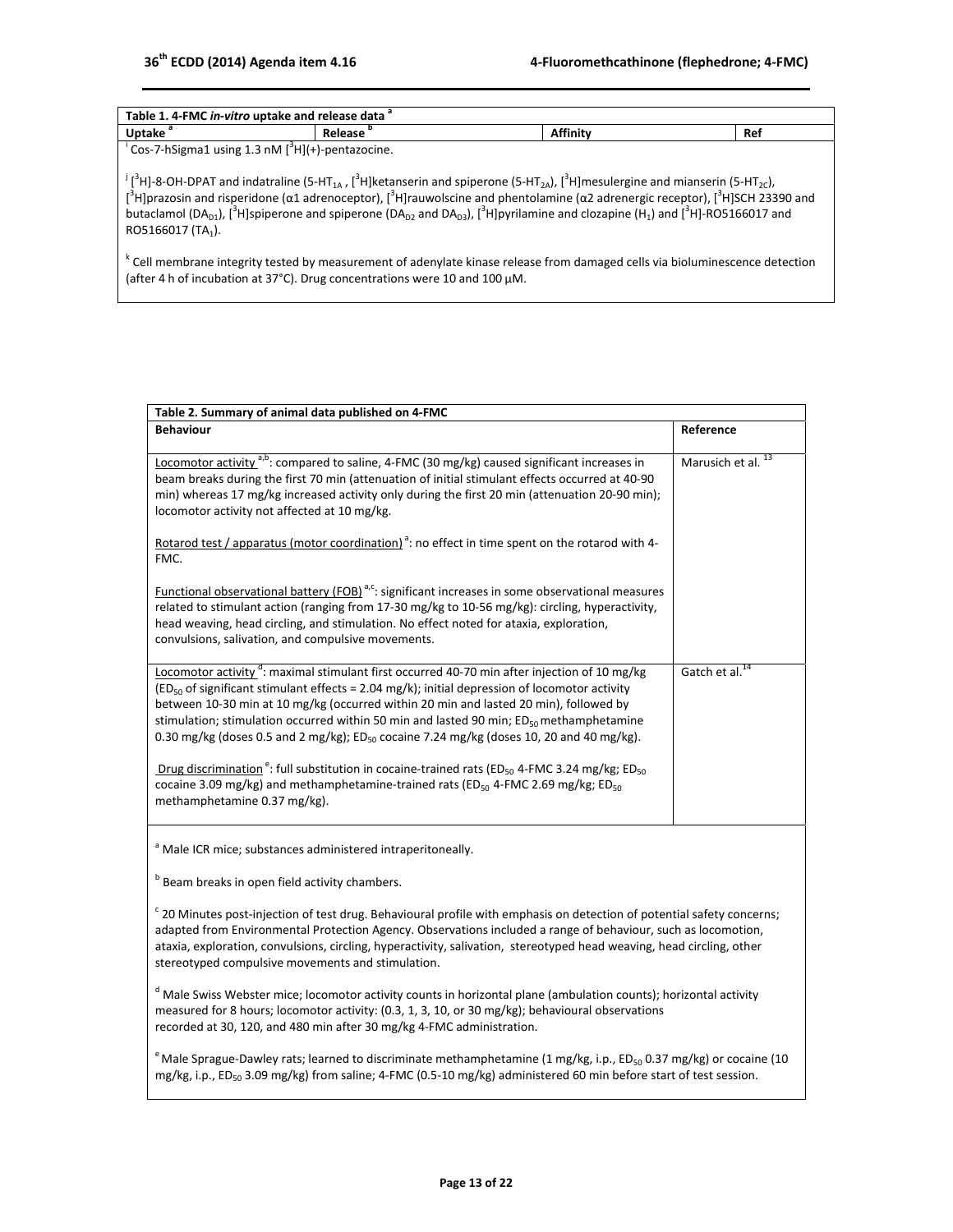#### **4.2. Routes of administration and dosage**

Not applicable.

#### **4.3. Pharmacokinetics**

Detailed studies appear to be unavailable at the time of writing. The case report provide by Thornton et al.<sup>15</sup> currently offers the only description of 4-FMC levels in serum and urine following nasal insufflation of a white powder confirmed to contain a mixture of 4-FMC, MDPV and caffeine (Table 3). 4-FMC levels detected in serum and urine were 346 and 257 ng/ml following, according to the patient's recollection, insufflation of 1 g of powdered material 30-60 min prior to presentation at the emergency department. Powder analysis revealed the presence of 4-FMC (142  $\mu$ g/mg), MDPV (143  $\mu$ g/mg) and caffeine (102  $\mu$ g/mg). Studies in animals have shown (Table 2) that the initial phase following 4-FMC administration was characterised by depression of locomotor activity<sup>14</sup> whereas a large, rapid initial increases in locomotor activity has been observed by others.<sup>13</sup>

## **5. Toxicology**

A recently carried out assay for cell membrane integrity measuring adenylate kinase release from damaged cells via bioluminescence detection (after 4 h of incubation at  $37^{\circ}$ C, drug concentrations 10 and 100  $\mu$ M) did not reveal any indications for cytotoxicity under the conditions used<sup>11</sup> and further studies are warranted. Eshleman et al. suggested that the serum concentrations found in the Thornton et al. case report $1<sup>5</sup>$ (Table 3) might have been sufficient to block DA and NE uptake and elicit NE release $10$ which may have been consistent with mild sympathomimetic features mentioned by Thornton et al.. It is currently not known how these biofluid levels correspond to concentrations present in the brain.

## **6. Adverse reactions in humans**

It appears that the only case report involving 4-FMC was published in 2012 by Thornton et al. who describe a patient who presented with psychosis and a mild sympathomimetic syndrome (Table 3). Analytical confirmation revealed that the white powder consisted of a 4-FMC/MDPV/caffeine mixture and agitation was treated with intravenously administered droperidol and lorazepam.<sup>15</sup> However, it is impossible to separate the individual contribution derived from 4-FMC from MDPV, which is a powerful, catecholamine-selective transport inhibitor<sup>16</sup> with a known potential to cause severe adverse reactions in humans.<sup>17</sup>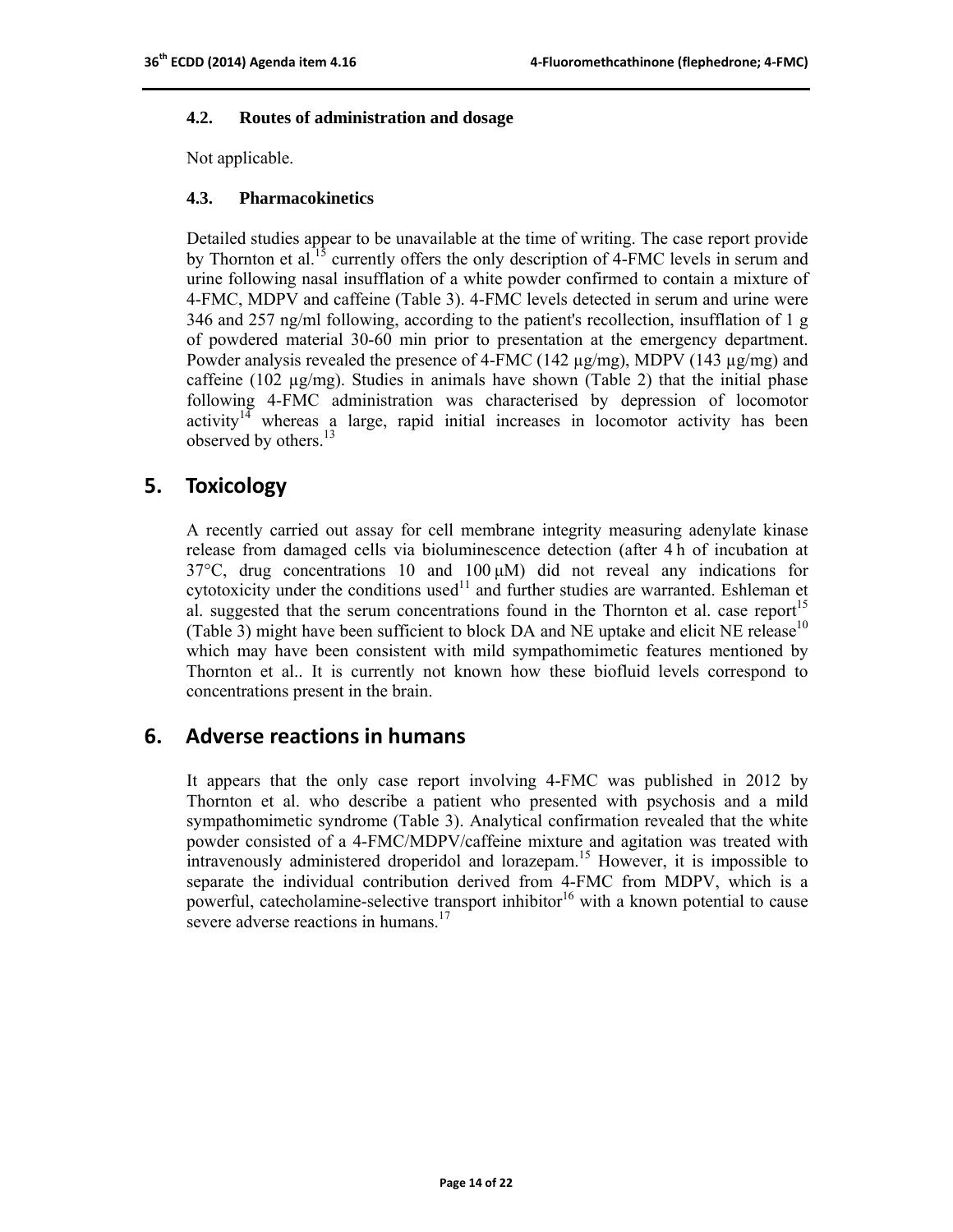**Table 3.** Summary of case report on 4-FMC/MDPV intoxication by Thornton et al.<sup>15</sup>

- 23 Year old male with psychiatric history (previous prescriptions for clonazepam, quetiapine, aripiprazole, valproic acid and lithium) admitted to emergency department.
- Bizarre behaviour, suicidality and hallucinations.
- Patient indicated insufflation of 1g of unknown white powder 30‐60 min prior to presentation.
- Due to agitation, patient was physically and chemically restrained
- Intravenous administration of 6 mg lorazepam and 2.4 mg of droperidol in total over 90 min. Patient remained sedated in the next 5 hours.
- Basic metabolic panel was normal.
- Psychiatric evaluation offered differential diagnosis of schizoaffective disorder, bipolar disorder or psychosis secondary to "bath salt".
- Patient discharged within 8 hours of presentation.
- Serum, urine and product analysed by LC-MS. Product: MDPV (143 µg/mg), 4-FMC (142 µg/mg) and caffeine  $(102 \,\mu g/mg)$ .
- MDPV in serum and urine: 186 and 136 ng/ml.
- 4‐FMC in serum and urine: 346 and 257 ng/ml.
- Caffeine in serum and urine: 387 and 367 ng/ml.
- Urine immunoassay (ONLINE DAT II) positive for tetrahydrocannabinoids (cutoff 100 ng/mL).
- Serum screens negative for ethanol, acetaminophen, lithium and valproic acid.

## **7. Dependence potential**

Data on dependence potential of 4-FMC are currently absent from the literature.

## **8. Abuse potential**

Detailed clinical studies in humans are not available in the scientific literature and data on prevalence of 4-FMC use in the general population are not obtainable at this stage. Pre-clinical data currently available show that 4-FMC shows a number of features that are consistently observed with some classical psychostimulants (e.g. substrate at hDAT and hNET) or DAT/SERT selectivity profile (methamphetamine-like cathinones) (see sections above) which suggests the possibility of abuse liability. For example, 4-FMC ( $EC_{50} = 17.8$   $\mu$ M) was found to be 45-fold less potent than methamphetamine  $(EC_{50} = 0.40 \mu M)$  in its ability to induce hDAT-mediated [<sup>3</sup>H]DA release<sup>10</sup> which indicated that 4-FMC may be a less potent psychostimulant in humans. Animal studies have so far indicated that 4-FMC results in a number of increased behavioral activities also observed with classical psychostimulants (see sections above). The observation of fast on- and offsets associated with 4-FMC and locomotor activity in mice<sup>13</sup> could suggest a potential for re-dosing in humans but further studies are required to address these issues. Gatch et al., on the other hand, reported initial depression of locomotor activity and delayed onset of action.<sup>14</sup> Further studies, e.g. selfadministration in rodents, are necessary to elucidate these mechanisms in more detail.

## **9. Therapeutic applications and extent of therapeutic use and epidemiology of medical use**

Not known.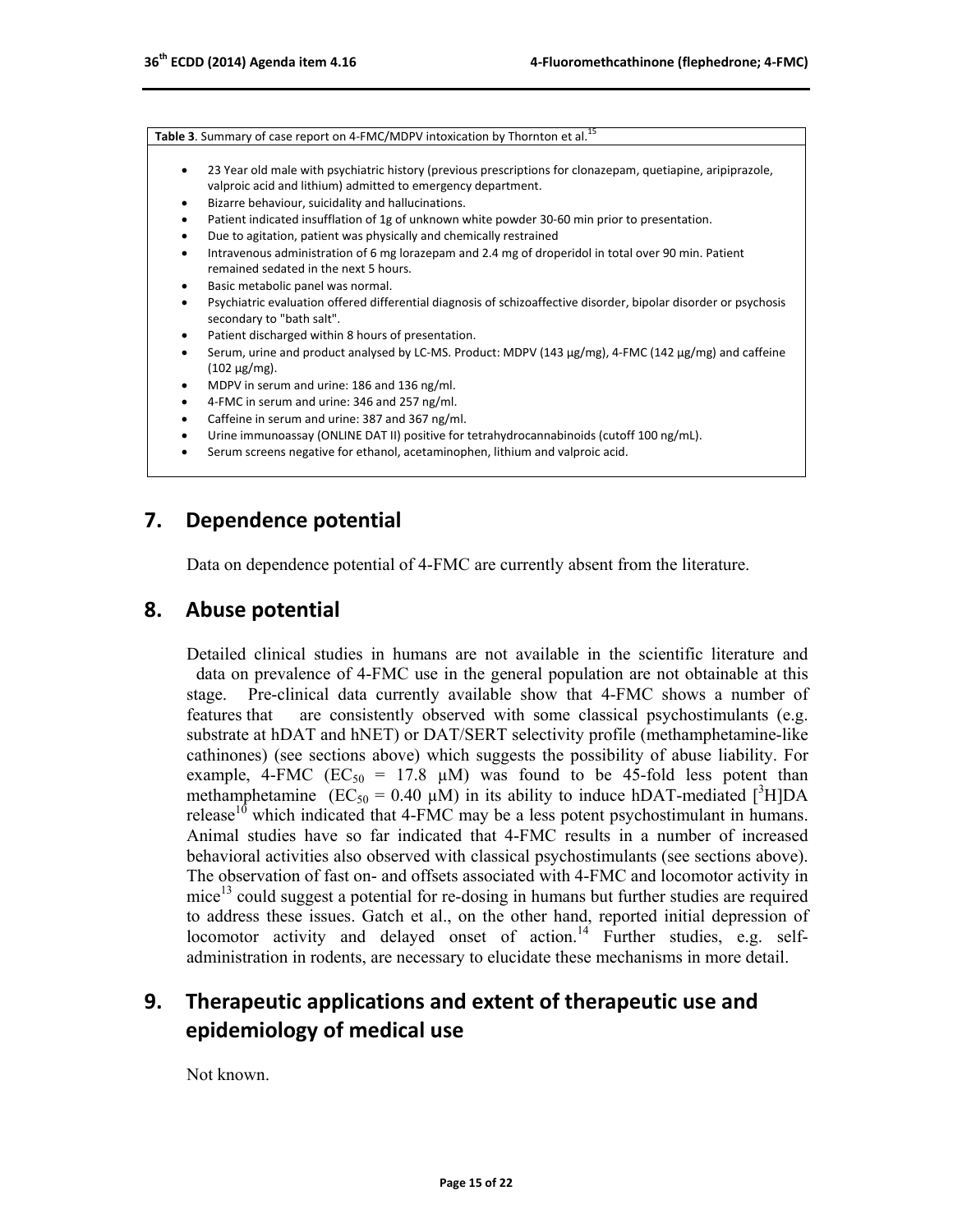## **10. Listing on the WHO Model List of Essential Medicines**

Not listed.

## **11. Marketing authorizations (as a medicine)**

Not available.

## **12. Industrial use**

Not known.

## **13. Non‐medical use, abuse and dependence**

Household surveys that specifically probe for prevalence of 4-FMC do currently not appear to be available in the published literature.

Oral dosage levels have been tentatively suggested to range between 15-50 mg (threshold) and 150-300+ mg (strong) whereas threshold levels obtained from nasal insufflation were suggested to range between 5-25 mg (strong: 75-200 mg). The total duration of intoxication may last between 1.5-4 hours (p.o.) or 1-2.5 hours via nasal insufflation.<sup>18,19</sup> Other reports indicate that dosage levels may range from 100-200 mg orally, with an optimal dose of 150mg intranasally, and 150 mg to 350 mg rectally. Rectal administration as a gel capsule has also been reported.<sup>20</sup>

Also refer Annex 1: Report on WHO questionnaire for review of psychoactive substances

## **14. Nature and magnitude of public health problems related to misuse, abuse and dependence**

The Drug Enforcement Administration, after reviewing the scientific literature, 3-factor analysis, consultation of NFLIS, law enforcement, Customs and Border Protection and other sources, confirmed that 4-MEC appeared to be sufficiently prevalent to pose a public health risk. $^{21}$ 

## **15. Licit production, consumption and international trade**

No information available.

Also refer Annex 1: Report on WHO questionnaire for review of psychoactive substances

## **16. Illicit manufacture and traffic and related information**

As of 11.03.2014, reports have been received from the European early-warning system on new drugs that 4-FMC was encountered in seizures or as a used substance in Italy, Germany, Hungary, Poland, Czech Republic, Croatia, Bulgaria, France, Belgium, Ireland, Austria, Finland. Denmark was the first country to submit a notification in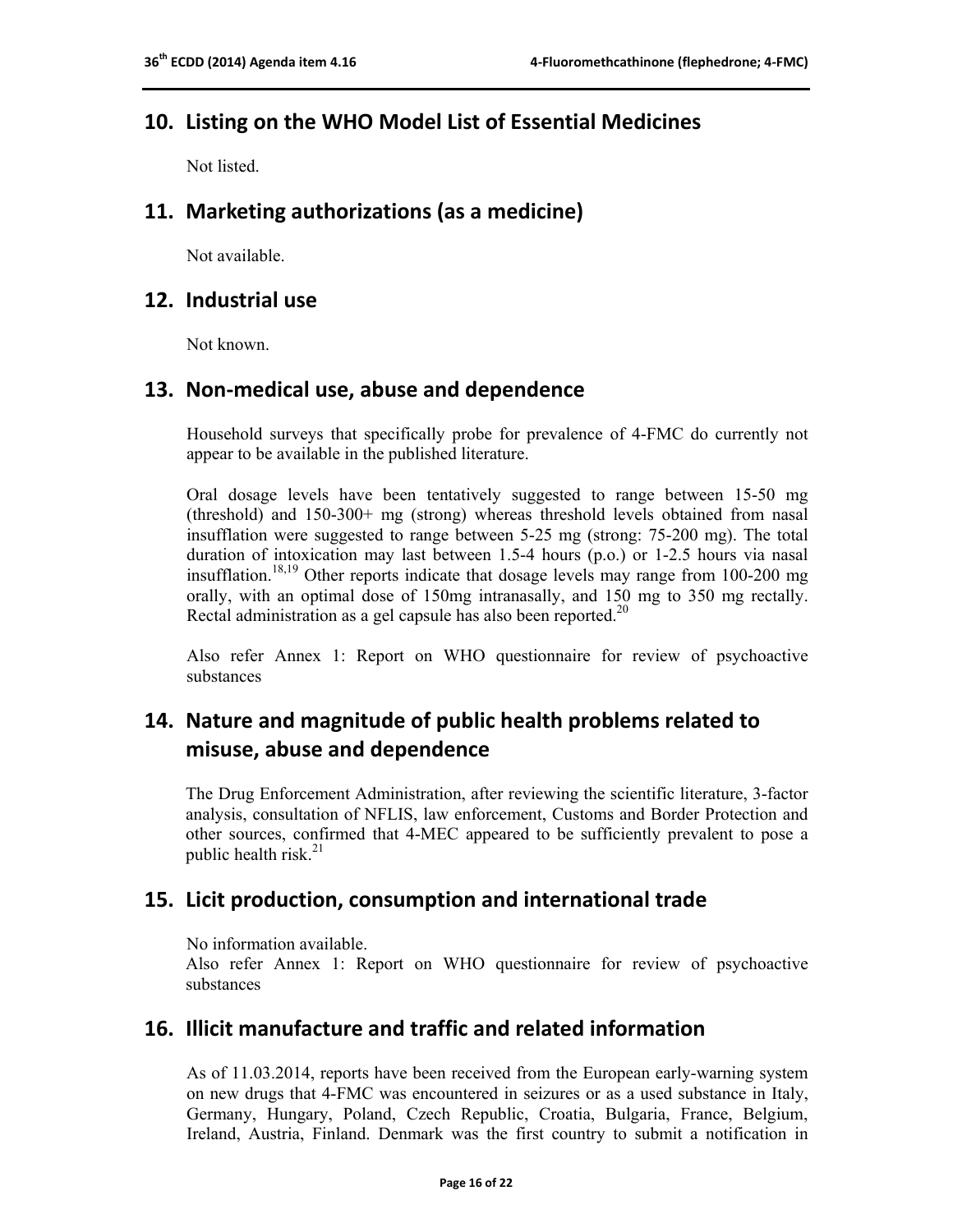September 2008<sup>20</sup> The Drug Enforcement Administration concluded that prevalence of use and distribution of 4-FMC warranted inclusion into Schedule 1 of the Controlled Substances Act as part of temporary placement. $^{22}$ 

Responses obtained to the UNODC questionnaire on NPS (up to 2012) revealed that 4- FMC was ranked fifth with regards to numbers of reports (35) received. This was only superseded by mephedrone (68 reports), MDPV (61 reports), methylone (53 reports) and 4-MEC  $(38)$ <sup>23</sup>

Also refer Annex 1: Report on WHO questionnaire for review of psychoactive substances.

## **17. Current international controls and their impact**

Not applicable in terms of medical use.

## **18. Current and past national controls**

The EMCDDA received confirmation that 4-FMC is controlled in the following  $countries<sup>20</sup>$ .

- Bulgaria via amendments to the National Drug Law; came into force on 09 February 2011
- Croatia (amendments to the List of drugs, psychotropic substances, plants used to produce drugs and substances that can be used in the production of drugs (precursors) (OG 19/11) (February 2011)
- Czech Republic via amendment of the Act n. 167/1998 on addictive substances; came into force on 22 April 2011
- Denmark: 4-FMC added to lists of controlled substances (List B))
- Finland (in accordance with section 83 of the Medicines Act (395/1987); Finnish Medicines Agency)
- France: controlled since 27 July 2012
- Germany (by adoption of the 26th Amending Regulation on Narcotic Drugs, i.e. 26. Betäubungsmittelrechts-Änderungsverordnung, BtMÄndV; came into force 26 July 2012 and permanently placed under schedule II (narcotics eligible for trade but not for medical prescription) of the German Narcotics Act (Betäubungsmittelgesetz, BtMG))
- Hungary (as of 3 April 2012, via generic definition, new Schedule C list, i.e. Annex 1 of Government Decree 66/2012 (IV. 2.))
- Ireland via generic definition, Misuse of Drugs Act 1977 (controlled drugs) (2011, S.I. No. 551, 2011)
- Lithuania via amendment to Republic of Lithuania Law on the Control of Narcotic Drugs and Psychotropic Substances
- Poland (as of 8 June 2011) amendment of the act of law on counteracting drug addiction from 15 April 2011
- Portugal (Portaria nº 154/2013, 17 April 2013)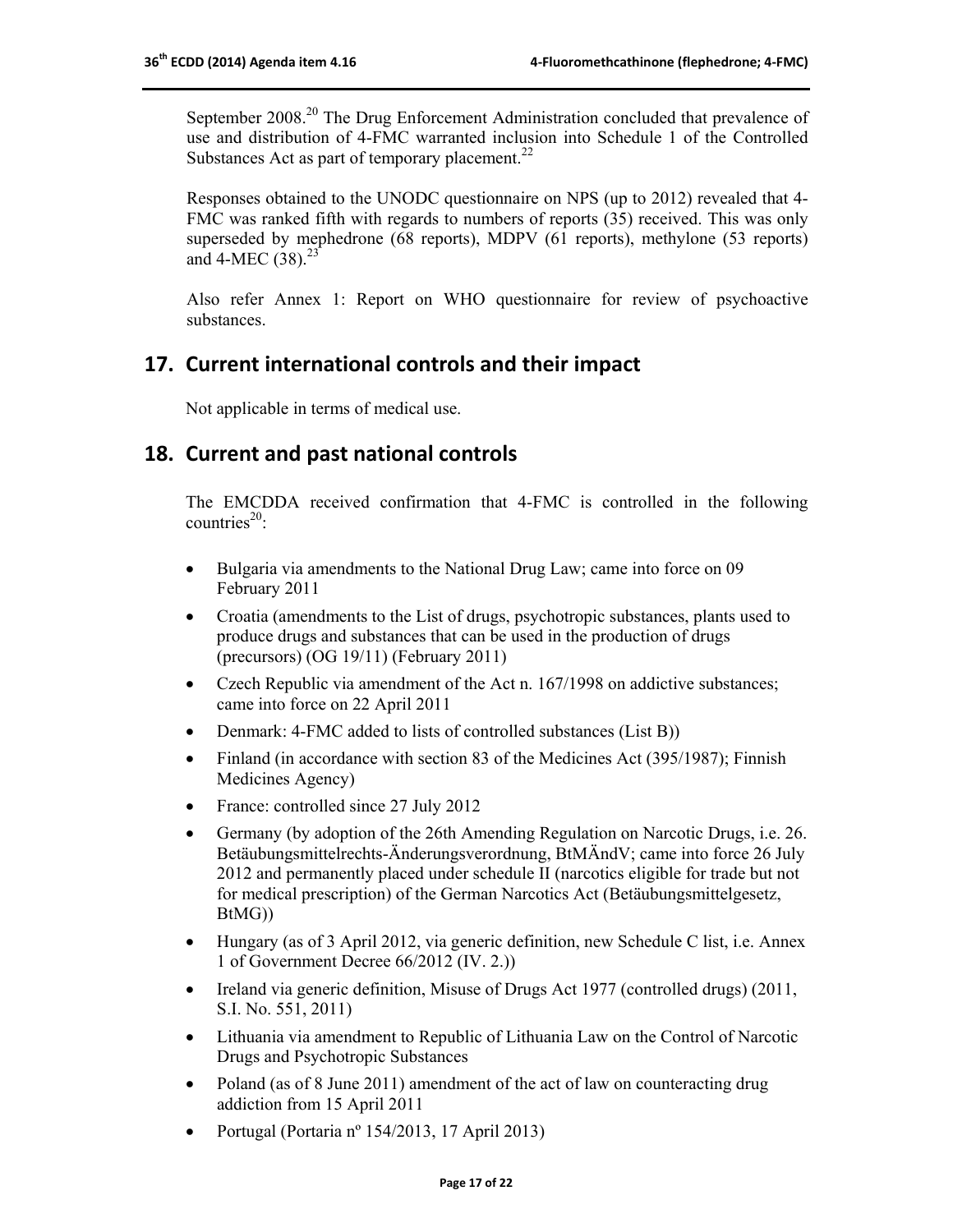- Romania (Governmental decision, came into force 15 February 2010)
- Slovakia (List of hazardous substances in Annex,  $\S$  2; came into force on 1 October 2013)
- Slovenia (via amendment of Decree on classification of illicit drugs, published on 22 July 2013 in Official Gazette of RS No. 62/2013; came into force 15 days afterwards
- Sweden (classified as narcotics since 1 October 2010)
- Turkey (Law on Control of Narcotic Substances no 2313, 22 May 2013)
- United Kingdom via generic definition under 1971 Misuse of Drugs Act 1971; came into force 16 April 2010
- USA: 4-FMC and nine other cathinones have been placed under temporary control (Schedule 1) of the Controlled Substances Act.<sup>22</sup>
- Singapore, via generic definition, placed 4-FMC under temporary control (Misuse of Drugs (Amendment) Act 2012, No. 30 of 2012)

Also refer Annex 1: Report on WHO questionnaire for review of psychoactive substances.

## **19. Other medical and scientific matters relevant for a recommendation on the scheduling of the substance**

Not applicable.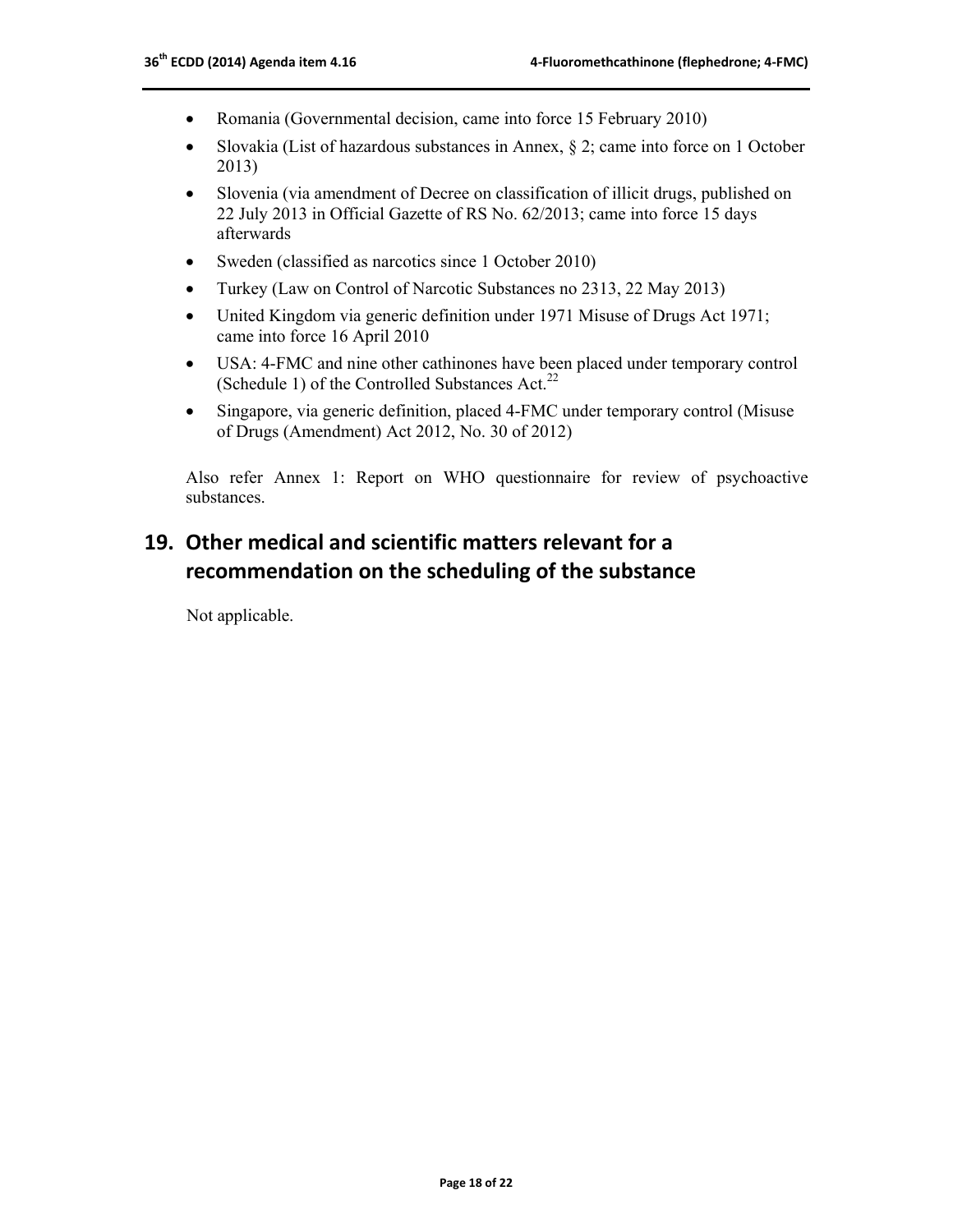## **References**

- [1] Kraft K, Dengel F. (1952). Über die Synthese einiger aromatischer Fluorverbindungen, II. Mitteilung [in German: the synthesis of some aromatic fluoro compounds. II]. Chem Ber 85(577-582.
- [2] Archer RP. (2009). Fluoromethcathinone, a new substance of abuse. Forensic Sci Int 185(1-3): 10-20.
- [3] Brandt SD, Sumnall HR, Measham F, Cole J. (2010). Analyses of second-generation 'legal highs' in the UK: initial findings. Drug Test Anal 2(8): 377-382.
- [4] Suzuki J, Moriyasu T, Nagashima M, Kanai C, Shimizu M, Hamano T, Nagayama T. (2010). Analysis of uncontrolled drugs purchased in fiscal year 2009. Ann RepTokyo Metrop Inst Public Health [Japanese: Tōkyō-to Kenkō Anzen Kenkyū Sentā Kenkyū Nenpō] 61(163-172.
- [5] Jankovics P, Váradi A, Tölgyesi L, Lohner S, Németh-Palotás J, Koszegi-Szalai H. (2011). Identification and characterization of the new designer drug 4'-methylethcathinone (4-MEC) and elaboration of a novel liquid chromatography-tandem mass spectrometry (LC-MS/MS) screening method for seven different methcathinone analogs. Forensic Sci Int 210(1-3): 213-220.
- [6] Sørensen LK. (2011). Determination of cathinones and related ephedrines in forensic whole-blood samples by liquid-chromatography-electrospray tandem mass spectrometry. J Chromatogr B 879(11- 12): 727-736.
- [7] Swortwood MJ, Hearn WL, DeCaprio AP. (2013). Cross-reactivity of designer drugs, including cathinone derivatives, in commercial enzyme-linked immunosorbent assays. Drug Test Anal, in press: doi 10.1002/dta.1489.
- [8] Ellefsen KN, Anizan S, Castaneto MS, Desrosiers NA, Martin TM, Klette KL, Huestis MA. (2014). Validation of the only commercially available immunoassay for synthetic cathinones in urine: Randox Drugs of Abuse V biochip array technology. Drug Test Anal, accepted for publication.
- [9] Rothman RB, Baumann MH. (2003). Monoamine transporters and psychostimulant drugs. Eur J Pharmacol 479(1-3): 23-40.
- [10] Eshleman AJ, Wolfrum KM, Hatfield MG, Johnson RA, Murphy KV, Janowsky A. (2013). Substituted methcathinones differ in transporter and receptor interactions. Biochem Pharmacol 85(12): 1803-1815.
- [11] Simmler LD, Buser TA, Donzelli M, Schramm Y, Dieu LH, Huwyler J, Chaboz S, Hoener MC, Liechti ME. (2013). Pharmacological characterization of designer cathinones in vitro. Br J Pharmacol 168(2): 458-470.
- [12] Baumann MH, Ayestas Jr MA, Partilla JS, Sink JR, Shulgin AT, Daley PF, Brandt SD, Rothman RB, Ruoho AE, Cozzi NV. (2012). The designer methcathinone analogs, mephedrone and methylone, are substrates for monoamine transporters in brain tissue. Neuropsychopharmacology 37(5): 1192-1203.
- [13] Marusich JA, Grant KR, Blough BE, Wiley JL. (2012). Effects of synthetic cathinones contained in "bath salts" on motor behavior and a functional observational battery in mice. NeuroToxicology 33(5): 1305-1313.
- [14] Gatch MB, Taylor CM, Forster MJ. (2013). Locomotor stimulant and discriminative stimulus effects of bath salt' cathinones. Behav Pharmacol 24(5-6): 437-447.
- [15] Thornton SL, Gerona RR, Tomaszewski CA. (2012). Psychosis from a bath salt product containing flephedrone and MDPV with serum, urine, and product quantification. J Med Toxicol 8(3): 310-313.
- [16] Baumann MH, Partilla JS, Lehner KR, Thorndike EB, Hoffman AF, Holy M, Rothman RB, Goldberg SR, Lupica CR, Sitte HH, Brandt SD, Tella SR, Cozzi NV, Schindler CW. (2013). Powerful cocainelike actions of 3,4-methylenedioxypyrovalerone (MDPV), a principal constituent of psychoactive 'bath salts' products. Neuropsychopharmacology 38(4): 552-562.
- [17] Review Report. 3,4-Methylenedioxypyrovalerone (MDPV). Expert Committee on Drug Dependence, Thirty-sixth Meeting, Geneva, 16-20 June 2014.
- [18] Erowid (2014). 4-Fluoromethcathinone (4-FMC). Duration. Available at: http://www.erowid.org/chemicals/4\_fluoromethcathinone/4\_fluoromethcathinone\_effects.shtml Febuary 2014].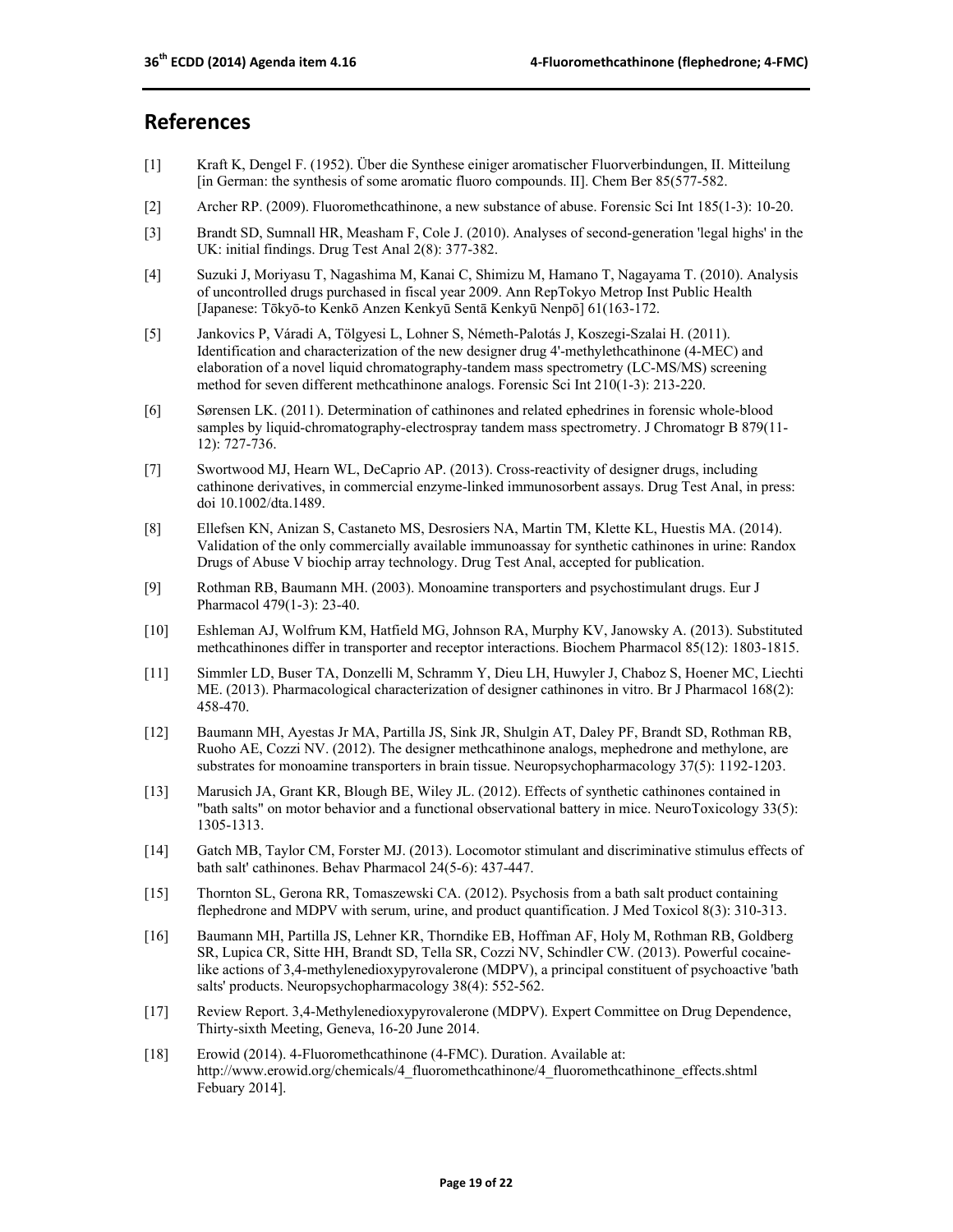- [19] Erowid (2014). 4-Fluoromethcathinone (4-FMC). Dose. Available at: http://www.erowid.org/chemicals/4\_fluoromethcathinone/4\_fluoromethcathinone\_dose.shtml [Febuary 2014].
- [20] Early-Warning-System on New Drugs (2014). Flephedrone / 4-FMC. European Monitoring Centre for Drugs and Drug Addiction Database on New Drugs (EDND). Cais do Sodré, 1249-289 Lisbon, Portugal.
- [21] Federal Register (2014). Schedules of Controlled Substances: temporary placement of 10 synthetic cathinones into Schedule I. Available at: https://www.federalregister.gov/articles/2014/01/28/2014- 01172/schedules-of-controlled-substances-temporary-placement-of-10-synthetic-cathinones-intoschedule-i (10 March 2014).
- [22] Drug Enforcement Administration. (2014). Schedules of controlled substances: temporary placement of 10 synthetic cathinones into Schedule I. Fed Reg 79(45): 12938-12943.
- [23] United Nations Office on Drugs and Crime (UNODC). The challenge of new psychoactive substances. A Report from the Global SMART Programme March 2013. United Nations Publication, Vienna, 2013.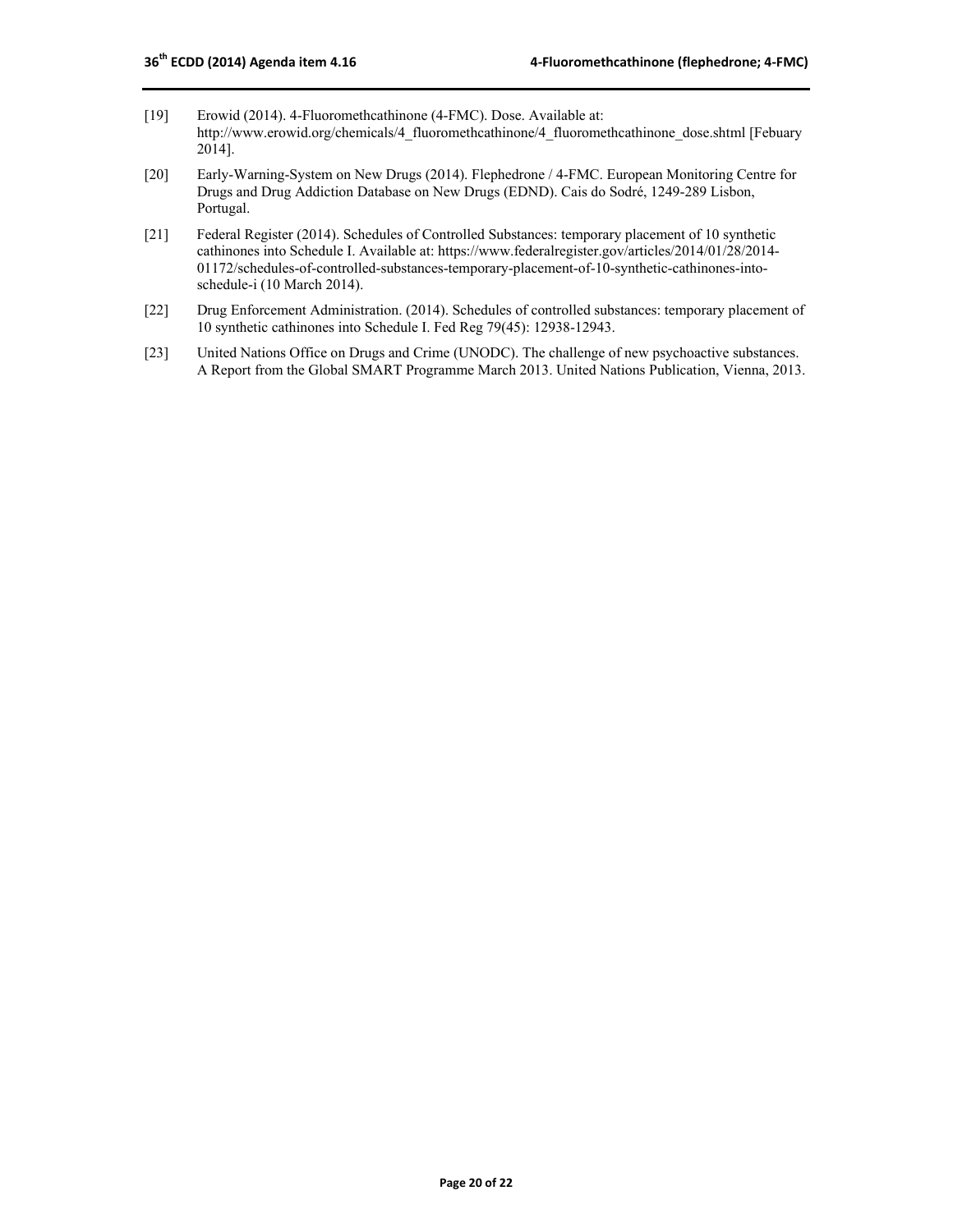## **Annex 1: Report on WHO Questionnaire for Review of Psychoactive Substances for the 36th ECDD: Evaluation 4 FMC**

Data were obtained from 72 WHO Member States (18 AFR, 13 AMR, 5 EMR, 29 EUR, 3 SEAR, 4 WPR).

A total of 65 Member States answered the questionnaire for 4-fluoromethcathinone (flephedrone; 4-FMC). Of these, only 28 respondents (AMR 5, EUR 20, WPR 3 )had information on this substance.

#### **LEGITIMATE USE**

None reported that 4-FMC was currently authorized or in the process of being authorized/registered as a medical product in their country. Four respondents reported that this substance was used in medical and scientific research. There was no use stated for 4-FMC in animal/veterinary care

#### **HARMFUL USE**

Fifteen respondents confirmed that there was recreational/harmful use of 4-FMC**.** Of these, four stated that the common route of administration was oral, six oral, inhaling/sniffing, and two oral, injection, inhaling/sniffing. On how 4-FMC was obtained, nine stated this was only via trafficking while three mentioned combinations of diversion, trafficking and clandestine manufacturing. Thirteen respondents reported on the common formulations of 4-FMC available with four reporting powder, seven powder and tablet, one powder and liquid and one liquid forms. When asked if 4-FMC was used by any special populations two each stated use in general population and in clubs; in clubs only and general population only – one specifies youth in general population. In 2012, 18 deaths for all cathinones were reported by one respondent as well as 3 emergency room visits in another. Four respondents reported withdrawal, tolerance and other adverse effects or medical illnesses caused by 4-FMC. These included a variety of symptoms and signs such as hallucinations, delusions, excitability, agitation, palpitation and other sympathomimetic effects, circulatory and CNS effects. Please also refer report on 4 MEC.

One respondent reports 'available evidence on the overall public health risks associated with the use of synthetic cathinones indicates that 4-MEC, 4-MePPP, a-PVP, butylone, pentedrone, pentylone, 4-FMC, 3-FMC, naphyrone, and a-PBP can cause acute health problems leading to emergency department admissions, violent behaviors causing harm to self or others, or death. For example, individuals have presented at emergency departments following exposure to some of these synthetic cathinone substances or products containing them. Some of these synthetic cathinone substances have been directly or indirectly implicated in the death of individuals. For example, a 24-year-old female died after ingesting two capsules of what she believed to be ''Ecstasy'' but was subsequently confirmed to be a mixture of methylone and butylone. In 2011, there were 205 reports related to these 10 substances, and in 2012, there were 1,302 reports. From January to November 2013 there were 221 reports (excluding naphyrone). National Forensic Laboratory Information System (NFLIS) registered over 8,000 reports from state and local forensic laboratories identifying these substances in drug related exhibits for the period from January 2010 to November 2013 across 42 states. Specifically, in 2010, NFLIS registered 13 reports from 5 states containing many of these synthetic cathinone